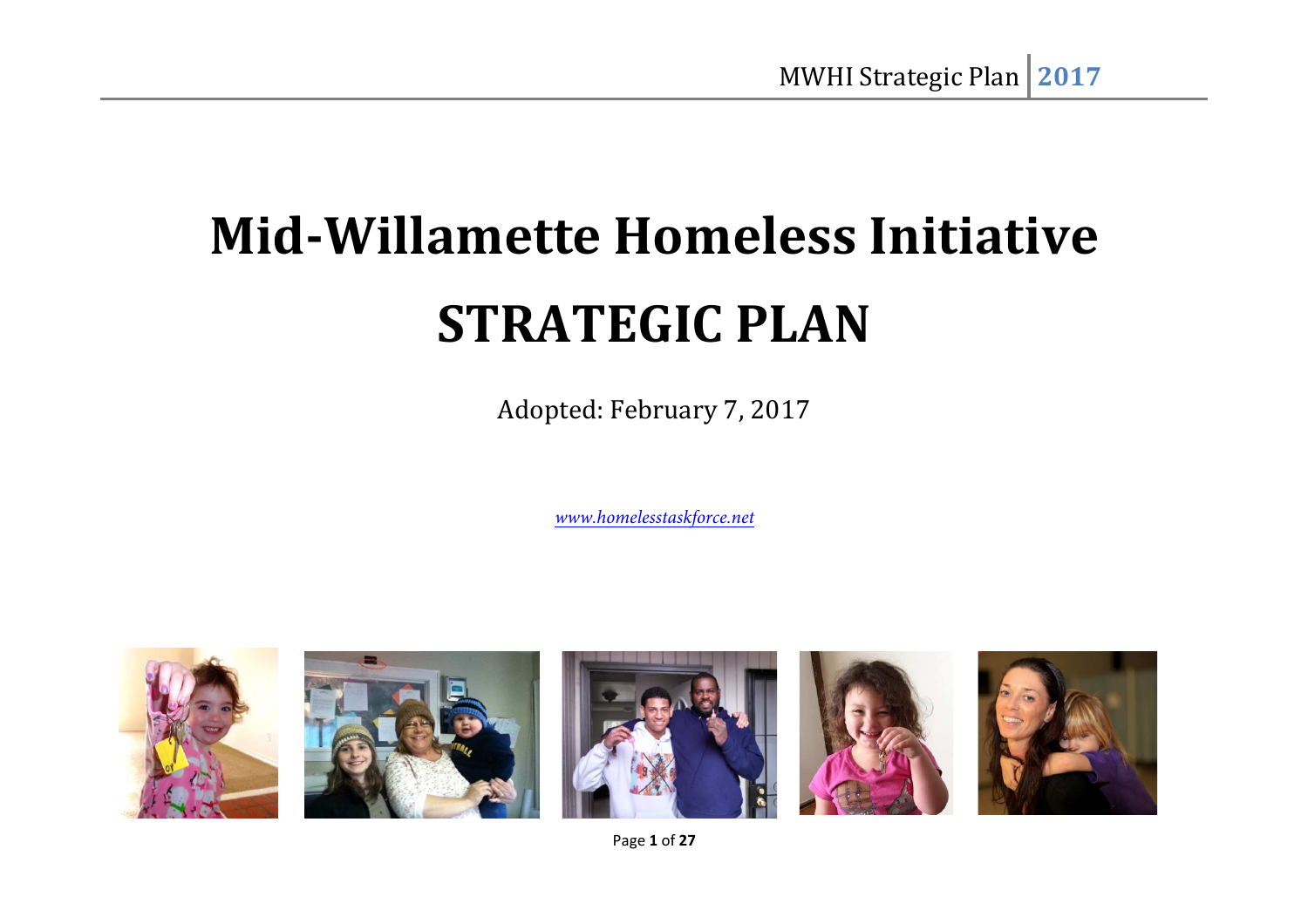### **TASK FORCE MEMBERS**

#### **CITY OF KEIZER**

Mayor Cathy Clark Kathleen Ashley, Making Homes Happen Inc. Councilor Kim Freeman Shaney Starr, Strategic Initiatives Verena Wessell, Community Representative

#### **MARION COUNTY**

Commissioner Janet Carlson Bruce Bailey, Union Gospel Mission Gladys Blum, Gladys Blum Real Estate Sheriff Jason Myers Jon Reeves, Mid-Willamette Valley Community Action Agency

#### **CITY OF SALEM**

Mayor Chuck Bennett Former Mayor Anna Peterson Councilor Tom Andersen Former Councilor Warren Bednarz Ron Hays, Department of Mission Advancement LLC The Honorable David Leith, Marion County Circuit Court Chief Jerry Moore, Salem Police Department

#### **POLK COUNTY**

Commissioner Jennifer Wheeler Steve Bobb, Confederated Tribes of Grand Ronde Sheriff Mark Garton Heidi Mackay, West Salem Business Association Irma Oliveros, Salem-Keizer School District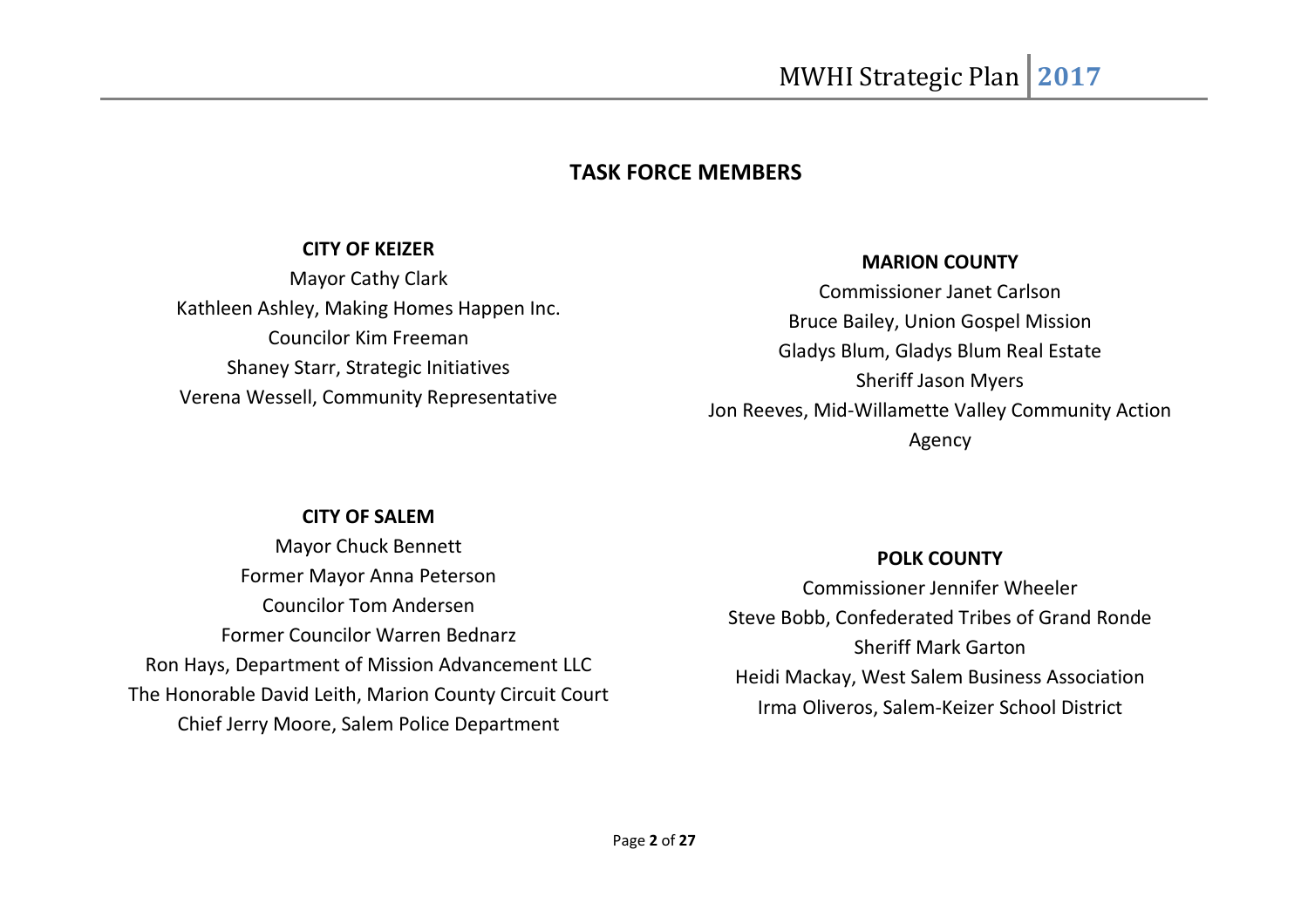The Mid-Willamette Homeless Initiative was created in January 2016 by four jurisdictions: the cities of Keizer and Salem and Marion and Polk counties. The initiative's purpose is "to identify and launch proven strategies that will reduce homelessness in the Marion-Polk County region, encompassing the cities of Keizer and Salem." The initiative convened a 20-person regional task force appointed by the four jurisdictions with leaders representing local governments, social services, housing, public safety and business. Through monthly task force presentations and in-depth discussions in eight subcommittees, the task force adopted this strategic plan on February 7, 2017. (See www.homelesstaskforce.net for additional information.)



According to the 2015 Point-in-Time Count conducted by the Mid-Willamette Valley Community Action Agency,

an estimated 1,660 people experiencing homelessness live in Marion and Polk counties, with a large, visible concentration in the Salem area. Effective strategies vary depending on the unique needs of the many populations facing homelessness. What works for addressing the issues of homeless veterans may not work for runaway or homeless youth, a person experiencing severe mental illness or a victim of domestic violence fleeing an unsafe situation.

Homelessness is a complex issue. The task force recognized the need for a diverse array of recommendations to address the wide scope of related issues. Presentations focused on regional issues, such as lack of affordable housing, best practices to address chronic homelessness, service gaps, impacts on public safety and business, data collection and coordinating assessments and assistance. In addition to the unique challenges to special populations, contributing factors such as mental illness, addiction, lack of education and transportation, financial barriers and limited affordable housing supply were considered throughout the process of creating this strategic plan.

| How many people experience homelessness in our<br>community? | This is just a sampling.                                                          |
|--------------------------------------------------------------|-----------------------------------------------------------------------------------|
| People experiencing homelessness in Marion and Polk counties | 1,660 on any given day, including 70 homeless veterans (2015 Point-in-Time Count) |
| Salem-Keizer School District                                 | 1,397 during the 2015-16 school year                                              |
| People reentering Marion County communities from prison      | 300 each year                                                                     |
| Victims of domestic violence (all ages)                      | 200-500 each year                                                                 |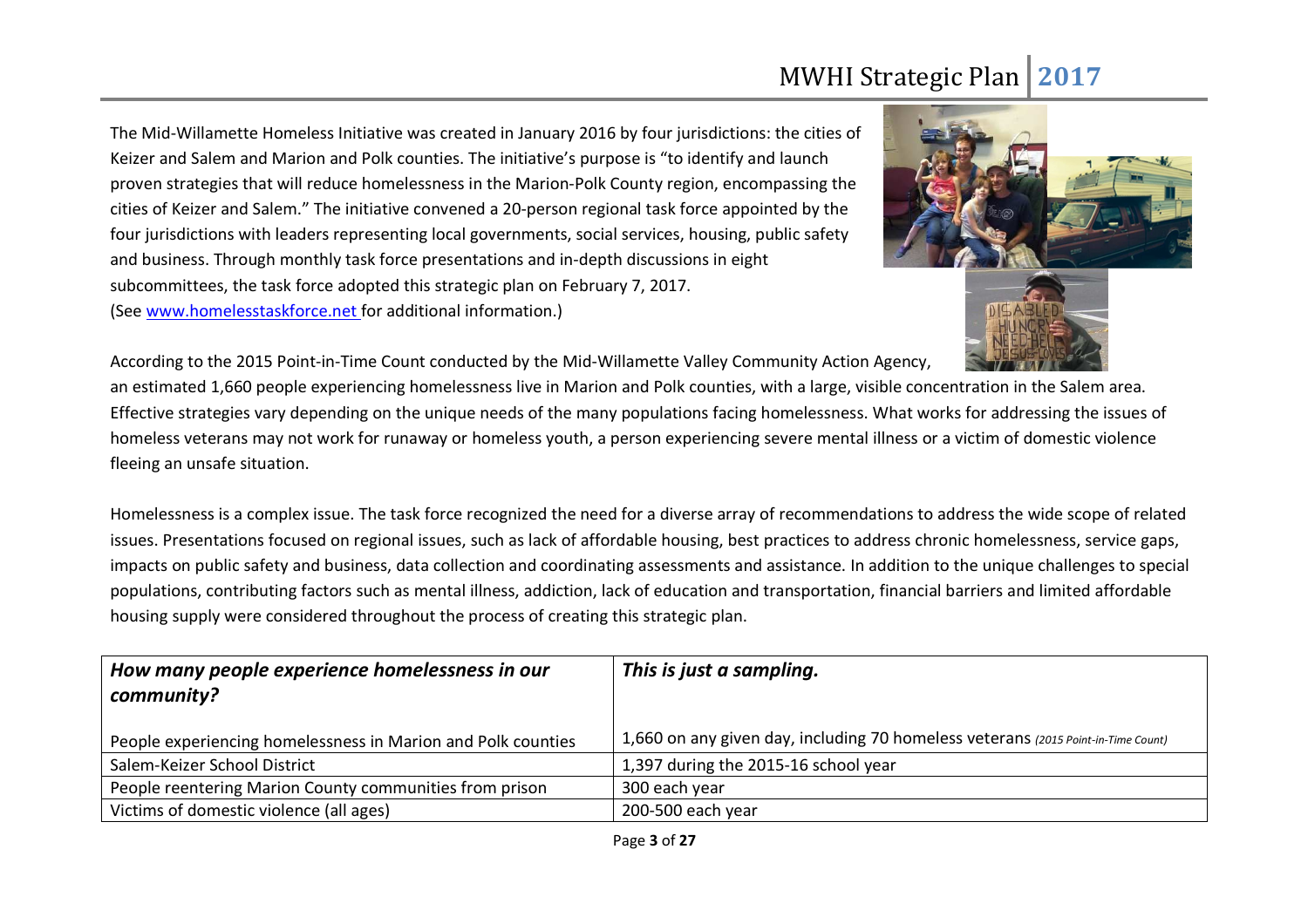### **MID-WILLAMETTE HOMELESS INITIATIVE**

### **PURPOSE**

*To identify and launch proven strategies that will reduce homelessness in the Marion-Polk County region, encompassing the cities of Keizer and Salem.* 

### **CHARTER**

**WHEREAS**, homelessness is a critical issue facing our nation, Oregon, and the Marion-Polk County region; and

**WHEREAS,** the dynamics surrounding homelessness are complex, impacting families with children, the mentally ill, victims of domestic violence, veterans, and many others; and

**WHEREAS**, civic leaders across the nation are seeking opportunities to expand affordable housing, emergency shelters, and other supportive services; and

**WHEREAS**, civic leaders from the City of Keizer, City of Salem, Marion County and Polk County have committed to join together to seek new solutions to reduce homelessness in our region;

**NOW THEREFORE**, the regional Mid-Willamette Homeless Initiative is established.

*February 2016 – February 2017*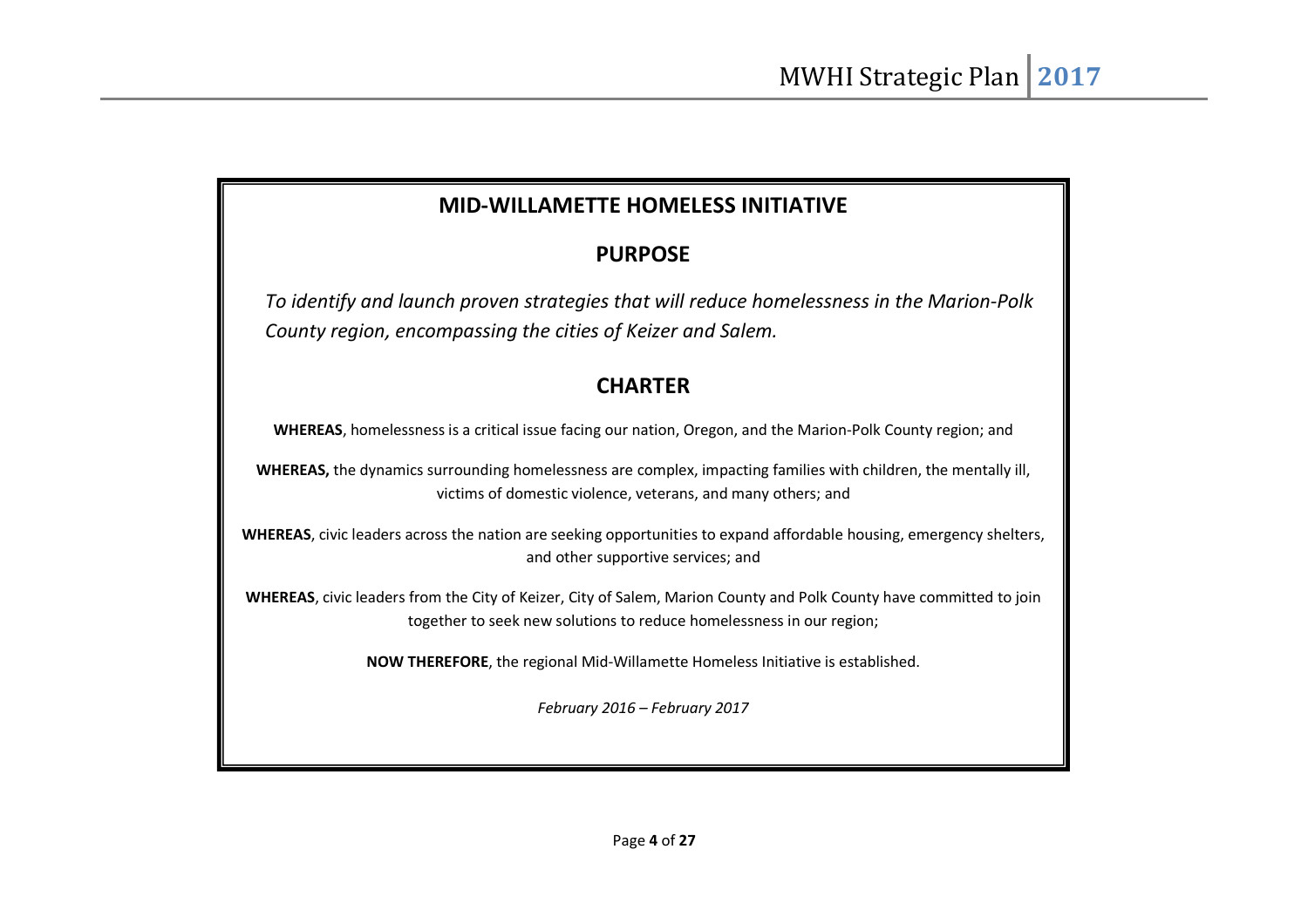#### **Goal 1: AFFORDABLE HOUSING**

*Develop strategies to expand affordable housing and mitigate associated barriers, such as land supply and zoning.* 

| <b>Annual and Five-Year Performance Measures</b><br>Number of affordable housing units developed<br>$\bullet$<br>Percent of target population(s) housed in permanent housing for six months, one year, or longer<br>Relevant city and county codes revised<br>No net loss of affordable housing units<br>Signed collaborative memorandum of understanding among key partners | <b>Timeline Key:</b><br>Short Term = within $6-12$ months<br>Medium Term = $1-3$ years<br>Long Term = $3$ or more years |           |           |                                                                                                                                                      |                                                   |                                                                                                                                                |
|------------------------------------------------------------------------------------------------------------------------------------------------------------------------------------------------------------------------------------------------------------------------------------------------------------------------------------------------------------------------------|-------------------------------------------------------------------------------------------------------------------------|-----------|-----------|------------------------------------------------------------------------------------------------------------------------------------------------------|---------------------------------------------------|------------------------------------------------------------------------------------------------------------------------------------------------|
| Objectives                                                                                                                                                                                                                                                                                                                                                                   | Short Term                                                                                                              | Med. Term | Long Term | <b>Tasks</b><br>TBD by Implementation Group unless otherwise<br>noted                                                                                | Identified<br>Lead                                | Progress to Date                                                                                                                               |
| 1.1. Endorse Mountain West Investment's<br>plans to develop additional affordable<br>housing units in the Salem Metropolitan<br>Statistical Area.                                                                                                                                                                                                                            | S                                                                                                                       |           |           |                                                                                                                                                      | <b>Mountain West</b><br>Investment<br>Corporation | Mountain West received \$5<br>million in LIFT funds from<br>Oregon Housing & Community<br>Services for a project on<br>Portland Road in Salem. |
| 1.2. Endorse the City of Salem's Residential<br>Implementation Strategy and the City of<br>Keizer's Proposed Residential Goals,<br>Objectives, and Policies derived from the<br>Housing Needs Analysis (HNA).                                                                                                                                                                | S.                                                                                                                      |           |           | Move forward with accessory<br>1.2.1<br>dwelling unit (ADU) planning.                                                                                | City of Keizer<br>City of Salem                   | Keizer has completed. Salem<br>held community forums for<br>ADUs; code amendment<br>should be drafted by early<br>summer.                      |
|                                                                                                                                                                                                                                                                                                                                                                              |                                                                                                                         |           |           | 1.2.2.<br>Explore the possibility of systems<br>development charges (SDC) waivers<br>and/or reductions for bona fide<br>affordable housing projects. | City of Keizer<br>City of Salem                   | Salem SRC 41.150 allows<br>waivers to SDCs for affordable<br>housing meeting certain<br>criteria.                                              |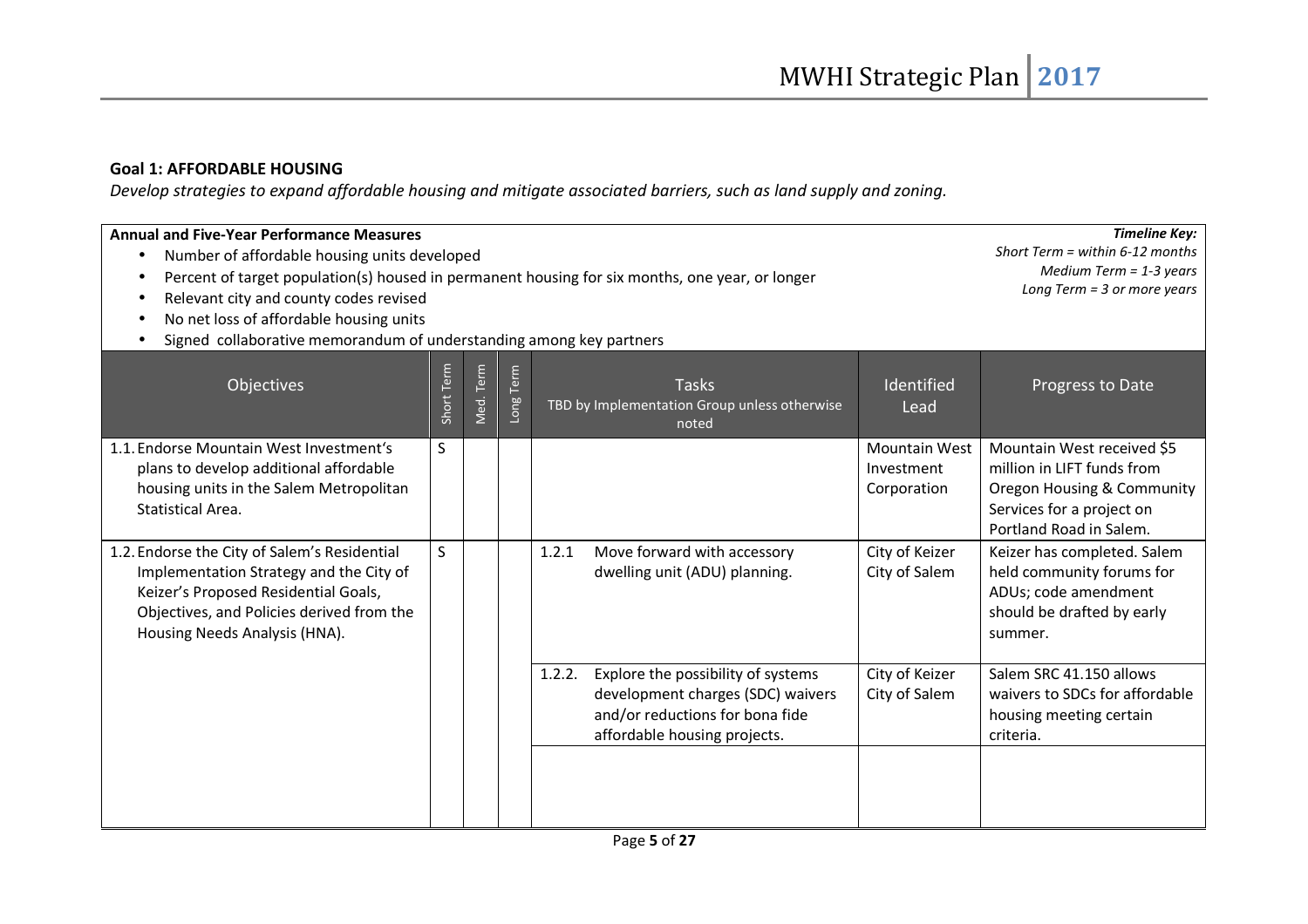| <b>Annual and Five-Year Performance Measures</b><br>Number of affordable housing units developed<br>Percent of target population(s) housed in permanent housing for six months, one year, or longer<br>Relevant city and county codes revised<br>No net loss of affordable housing units<br>Signed collaborative memorandum of understanding among key partners | <b>Timeline Key:</b><br>Short Term = within $6-12$ months<br>Medium Term = $1-3$ years<br>Long Term = $3$ or more years |           |           |                                                                                                                                                                                                                                                                                 |                                 |                                                                                                                                                         |
|-----------------------------------------------------------------------------------------------------------------------------------------------------------------------------------------------------------------------------------------------------------------------------------------------------------------------------------------------------------------|-------------------------------------------------------------------------------------------------------------------------|-----------|-----------|---------------------------------------------------------------------------------------------------------------------------------------------------------------------------------------------------------------------------------------------------------------------------------|---------------------------------|---------------------------------------------------------------------------------------------------------------------------------------------------------|
| Objectives                                                                                                                                                                                                                                                                                                                                                      | Short Term                                                                                                              | Med. Term | Long Term | <b>Tasks</b><br>TBD by Implementation Group unless otherwise<br>noted                                                                                                                                                                                                           | Identified<br>Lead              | Progress to Date                                                                                                                                        |
|                                                                                                                                                                                                                                                                                                                                                                 |                                                                                                                         |           |           | Revise jurisdictional policies to allow<br>1.2.3.<br>planning staff to consider reduced<br>parking for affordable housing<br>projects when the projects are near<br>transit, including review based on<br>market studies, location of the<br>structure, and neighborhood input. | City of Keizer<br>City of Salem | Salem is in the process of<br>drafting code revisions.<br>Keizer's code allows<br>modifications to parking<br>requirements on a case-by-<br>case basis. |
| 1.3. Explore the possibilities of implementing<br>inclusionary zoning in the jurisdictions,<br>with proportional waiver of Systems<br>Development Charges (SDCs) or<br>reductions in SDCs for bona fide<br>affordable housing projects.                                                                                                                         |                                                                                                                         | M         |           |                                                                                                                                                                                                                                                                                 |                                 |                                                                                                                                                         |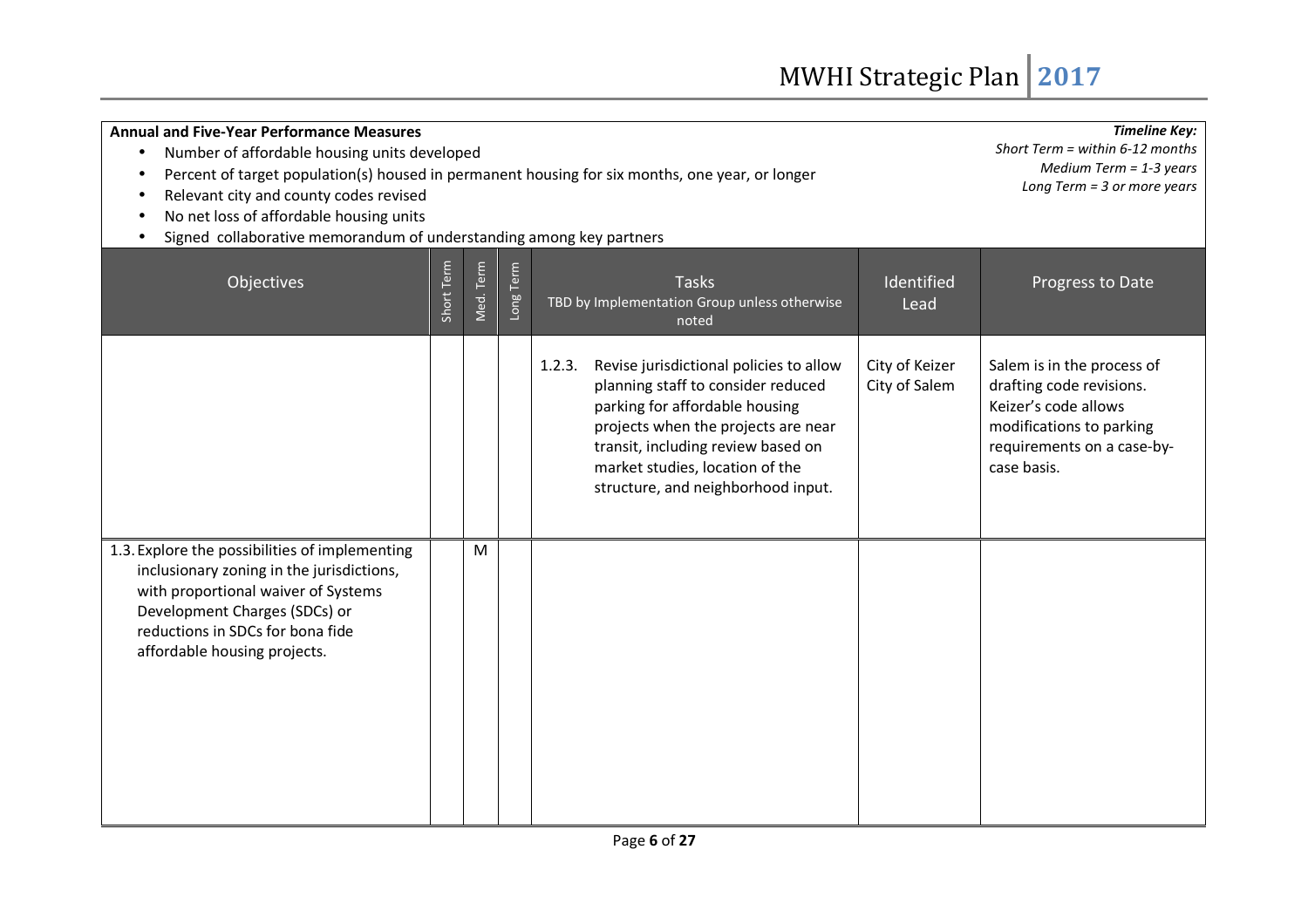| <b>Annual and Five-Year Performance Measures</b><br>Number of affordable housing units developed<br>$\bullet$<br>Percent of target population(s) housed in permanent housing for six months, one year, or longer<br>$\bullet$<br>Relevant city and county codes revised<br>$\bullet$<br>No net loss of affordable housing units<br>Signed collaborative memorandum of understanding among key partners | <b>Timeline Key:</b><br>Short Term = within $6-12$ months<br>Medium Term = $1-3$ years<br>Long Term $=$ 3 or more years |           |          |                                                                                                                                                                                                                                                                                                                                                                                                                                                                                                                                                                       |                                                                        |                                                                                                                               |
|--------------------------------------------------------------------------------------------------------------------------------------------------------------------------------------------------------------------------------------------------------------------------------------------------------------------------------------------------------------------------------------------------------|-------------------------------------------------------------------------------------------------------------------------|-----------|----------|-----------------------------------------------------------------------------------------------------------------------------------------------------------------------------------------------------------------------------------------------------------------------------------------------------------------------------------------------------------------------------------------------------------------------------------------------------------------------------------------------------------------------------------------------------------------------|------------------------------------------------------------------------|-------------------------------------------------------------------------------------------------------------------------------|
| Objectives                                                                                                                                                                                                                                                                                                                                                                                             | Short Term                                                                                                              | Med. Term | ong Term | <b>Tasks</b><br>TBD by Implementation Group unless otherwise<br>noted                                                                                                                                                                                                                                                                                                                                                                                                                                                                                                 | Identified<br>Lead                                                     | Progress to Date                                                                                                              |
| 1.4. Expand the efforts in Objective 1.2. to<br>also encompass the jurisdictions of<br>Marion County and Polk County.                                                                                                                                                                                                                                                                                  |                                                                                                                         | M         |          | Move forward with accessory<br>1.4.1.<br>dwelling unit (ADU) planning.<br>1.4.2. Explore the possibility of systems<br>development charges (SDC) waivers<br>and/or reductions for bona fide<br>affordable housing projects.<br>1.4.3. Revise jurisdictional policies to allow<br>planning staff to consider reduced<br>parking for affordable housing<br>projects when the projects are near<br>transit, including review based on<br>market studies, location of the<br>structure, and neighborhood input.<br>Revise other regulations, as<br>1.4.4.<br>appropriate. | <b>Marion County</b><br>Polk County                                    | Marion County Board of<br>Commissioners passed a<br>resolution to participate in a<br>federal property tax relief<br>program. |
| 1.5. Consider converting existing vacant<br>buildings into affordable housing; revise<br>zoning and/or conditional uses to allow<br>affordable housing in light industrial<br>areas.                                                                                                                                                                                                                   | S                                                                                                                       |           |          |                                                                                                                                                                                                                                                                                                                                                                                                                                                                                                                                                                       | City of Keizer<br>City of Salem<br><b>Marion County</b><br>Polk County |                                                                                                                               |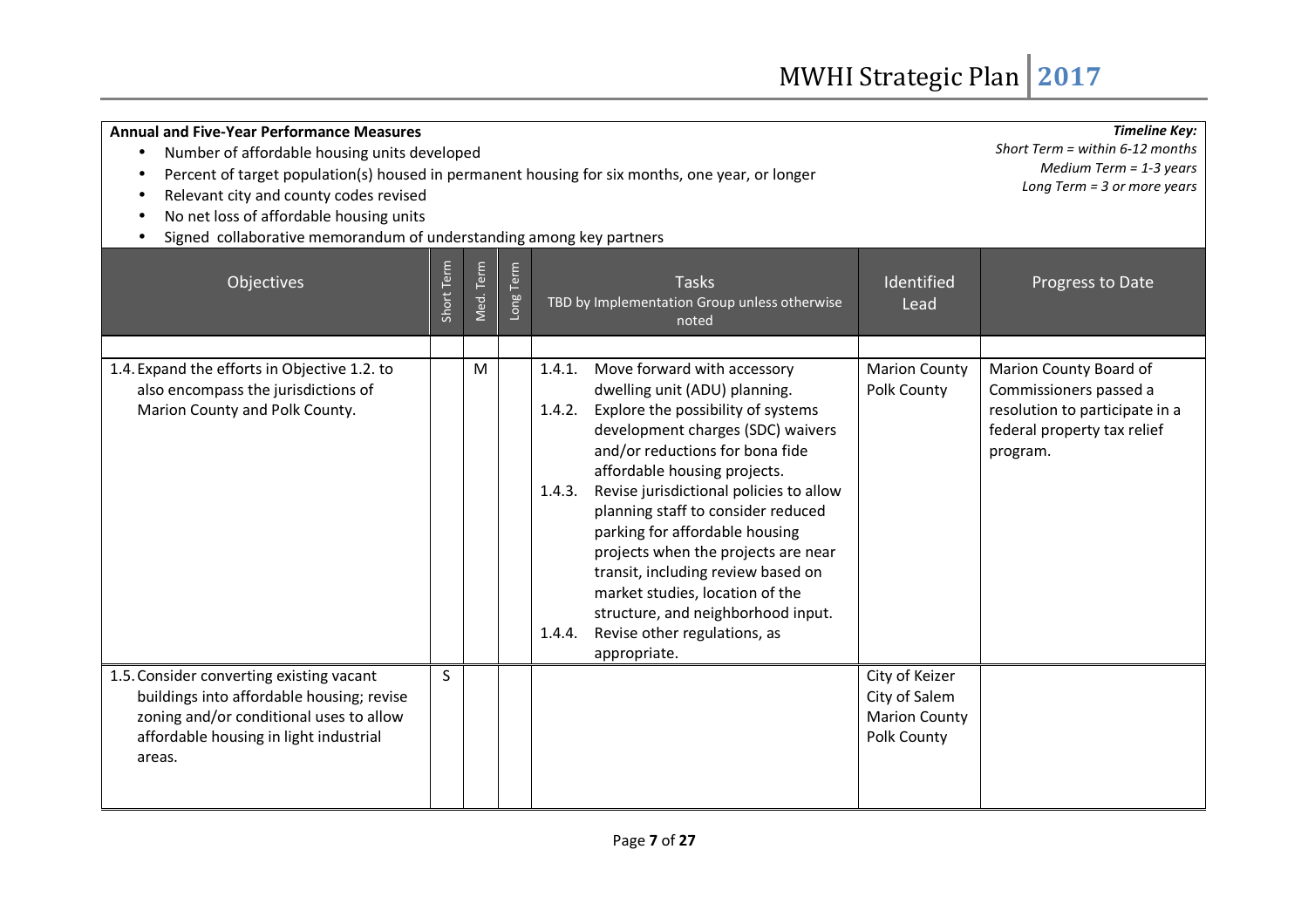| <b>Annual and Five-Year Performance Measures</b>                                                                                                                                                        |                               |                           |                     |                                                                                                                                                                                                                                                                                                                                                                                                                                         |                                                                        | <b>Timeline Key:</b>              |
|---------------------------------------------------------------------------------------------------------------------------------------------------------------------------------------------------------|-------------------------------|---------------------------|---------------------|-----------------------------------------------------------------------------------------------------------------------------------------------------------------------------------------------------------------------------------------------------------------------------------------------------------------------------------------------------------------------------------------------------------------------------------------|------------------------------------------------------------------------|-----------------------------------|
| Number of affordable housing units developed                                                                                                                                                            |                               |                           |                     |                                                                                                                                                                                                                                                                                                                                                                                                                                         |                                                                        | Short Term = within $6-12$ months |
| Percent of target population(s) housed in permanent housing for six months, one year, or longer                                                                                                         |                               | Medium Term = $1-3$ years |                     |                                                                                                                                                                                                                                                                                                                                                                                                                                         |                                                                        |                                   |
| Relevant city and county codes revised                                                                                                                                                                  | Long Term = $3$ or more years |                           |                     |                                                                                                                                                                                                                                                                                                                                                                                                                                         |                                                                        |                                   |
| No net loss of affordable housing units                                                                                                                                                                 |                               |                           |                     |                                                                                                                                                                                                                                                                                                                                                                                                                                         |                                                                        |                                   |
| Signed collaborative memorandum of understanding among key partners                                                                                                                                     |                               |                           |                     |                                                                                                                                                                                                                                                                                                                                                                                                                                         |                                                                        |                                   |
| <b>Objectives</b>                                                                                                                                                                                       | Short Term                    | Med. Term                 | Term<br><b>Buon</b> | <b>Tasks</b><br>TBD by Implementation Group unless otherwise<br>noted                                                                                                                                                                                                                                                                                                                                                                   | Identified<br>Lead                                                     | Progress to Date                  |
|                                                                                                                                                                                                         |                               |                           |                     |                                                                                                                                                                                                                                                                                                                                                                                                                                         |                                                                        |                                   |
| 1.6. Advocate for the development and<br>implementation of a Multi-Jurisdictional<br>Development Team through a collective<br>Memorandum of Understanding (MOU)<br>for coordination of funding sources. | S                             |                           |                     | 1.6.1.<br>Subject to MOU parameters,<br>authorize administrators for the City<br>of Salem, Marion County, and other<br>willing jurisdictions to apply for time-<br>sensitive, competitive grants that<br>directly relate to the goals and<br>recommendations set forth in the<br>Mid-Willamette Homeless<br>Initiative Strategic Plan, including any<br>future amendments, additions, or<br>subsequent plans to further those<br>goals. | City of Keizer<br>City of Salem<br><b>Marion County</b><br>Polk County |                                   |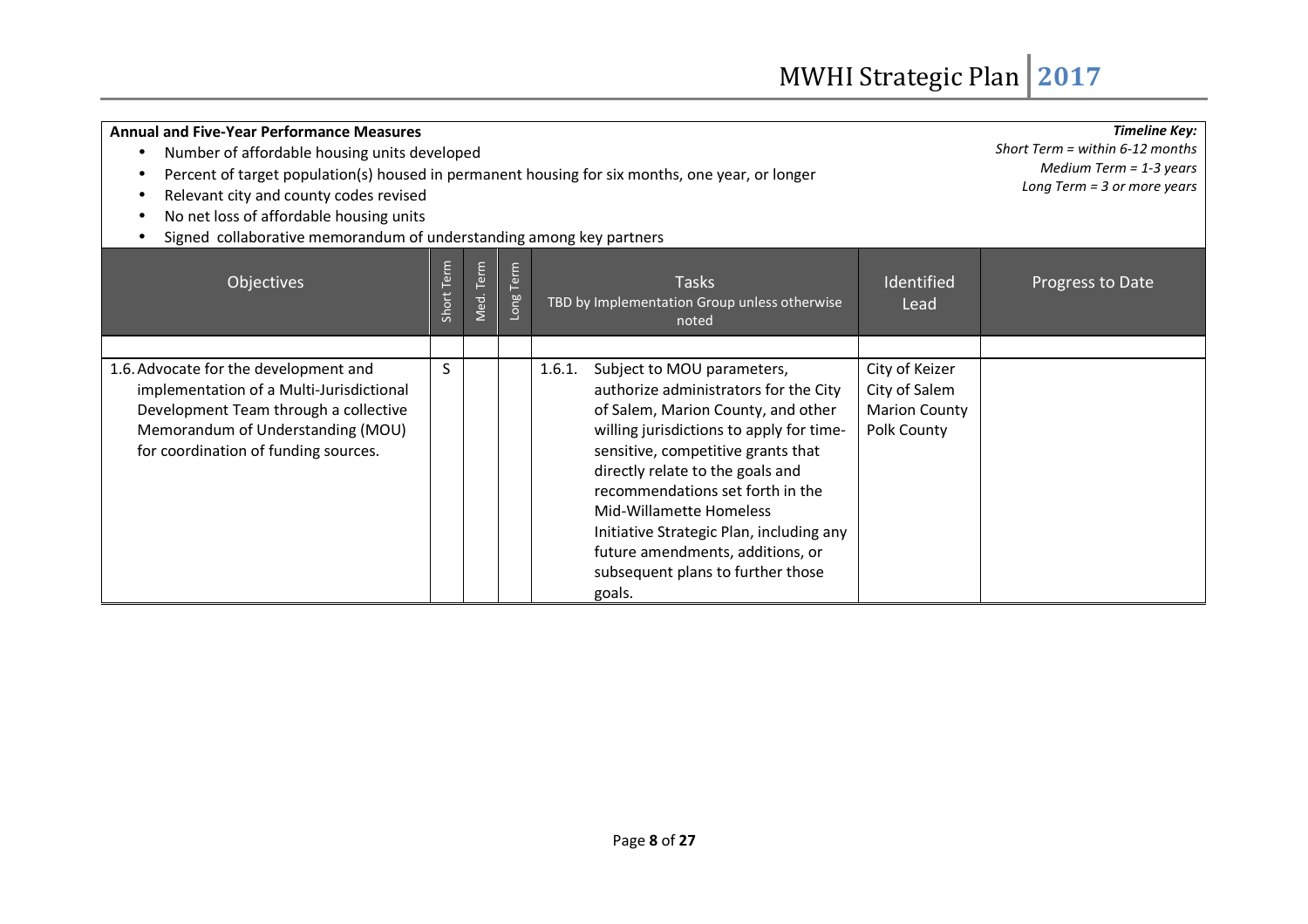#### **Goal 2: TRANSITIONAL HOUSING AND SHELTERS**

*Develop strategies to address gaps in transitional housing and shelter beds.* 

| <b>Annual and Five-Year Performance Measures</b><br>Number of new shelter beds created                                                                                                                                                                                                        | Number of new permanent supportive and/or transitional housing units created<br>Number of individuals or families assisted |           |           |                                                                                                                                                                  |          |                                                                |          |                                                                                                                                                  |  |  |
|-----------------------------------------------------------------------------------------------------------------------------------------------------------------------------------------------------------------------------------------------------------------------------------------------|----------------------------------------------------------------------------------------------------------------------------|-----------|-----------|------------------------------------------------------------------------------------------------------------------------------------------------------------------|----------|----------------------------------------------------------------|----------|--------------------------------------------------------------------------------------------------------------------------------------------------|--|--|
| Percent of clients moved into permanent housing within 180 days, and one year<br>Signed collaborative memorandum of understanding among key partners                                                                                                                                          |                                                                                                                            |           |           |                                                                                                                                                                  |          |                                                                |          |                                                                                                                                                  |  |  |
| Objectives                                                                                                                                                                                                                                                                                    | Short Term                                                                                                                 | Med. Term | Long Term | <b>Tasks</b><br>TBD by Implementation Group unless otherwise<br>noted                                                                                            |          | Identified<br>Lead                                             |          | Progress to Date                                                                                                                                 |  |  |
| 2.1. Endorse the following projects:<br>a. Mid-Willamette Valley Community<br>Action Agency's plan to expand<br>HOME Youth & Resource Center to<br>include shelter beds;<br>Union Gospel Mission's plan to<br>b.<br>replace the current shelter with a<br>new 300 bed shelter for men without |                                                                                                                            | M         |           | If requested, provide letters of<br>2.1.1.<br>support to reinforce collaborative<br>efforts toward reducing<br>homelessness in communities across<br>the region. | a.<br>b. | Community<br>Action<br>Agency<br>Union<br>Gospel<br>Mission of | а.<br>b. | HOME is seeking a site<br>and funding for program<br>expansion.<br>UGM's property has been<br>rezoned and the Phase II<br>environmental. Work on |  |  |
| children;<br>Westcare's plans to provide ten new<br>$\mathsf{C}$ .<br>transitional housing beds for<br>veterans this year, with an additional<br>10-20 over the course of the next                                                                                                            |                                                                                                                            |           |           |                                                                                                                                                                  | c.<br>d. | Salem<br>Westcare<br>Marion                                    |          | the existing facility has<br>been completed to<br>prepare the property for<br>sale.                                                              |  |  |
| year; and<br>Marion County's plans to develop a<br>d.<br>reentry transitional housing facility.                                                                                                                                                                                               |                                                                                                                            |           |           |                                                                                                                                                                  |          | County                                                         | c.       | Westcare is completing<br>phase one with ten units<br>with opening anticipated<br>by the end of February<br>2017.                                |  |  |
|                                                                                                                                                                                                                                                                                               |                                                                                                                            |           |           |                                                                                                                                                                  |          |                                                                | d.       | <b>Marion County anticipates</b><br>opening the facility in the<br>summer of 2018.                                                               |  |  |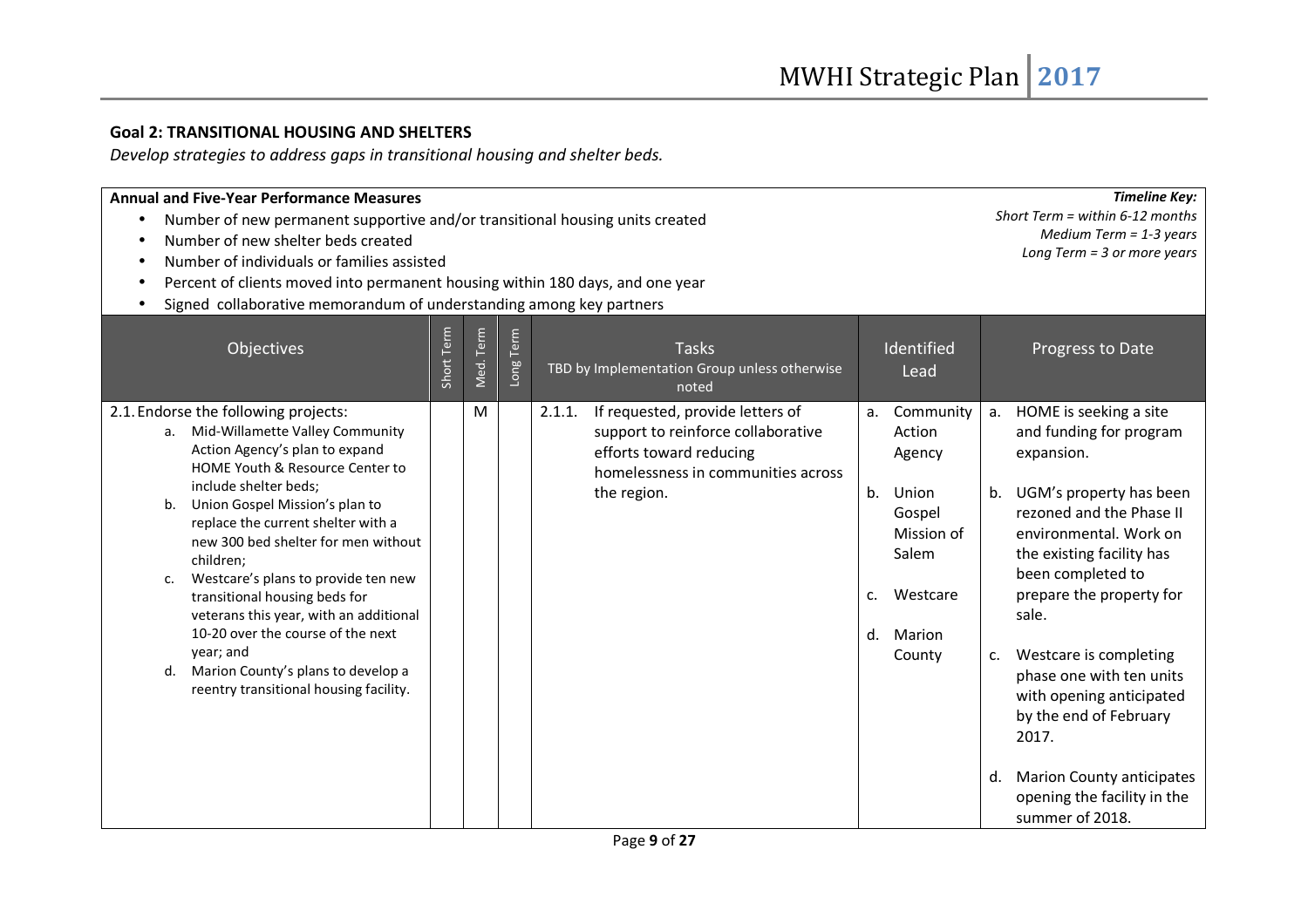| <b>Annual and Five-Year Performance Measures</b><br>Number of new permanent supportive and/or transitional housing units created<br>Number of new shelter beds created<br>Number of individuals or families assisted<br>Percent of clients moved into permanent housing within 180 days, and one year<br>Signed collaborative memorandum of understanding among key partners | <b>Timeline Key:</b><br>Short Term = within $6-12$ months<br>Medium Term = $1-3$ years<br>Long Term = $3$ or more years |           |           |                                                                                                                                                                                                                                                                                                                                                                                                                                                                                                                                                                                         |                                                                        |                                                                                                               |
|------------------------------------------------------------------------------------------------------------------------------------------------------------------------------------------------------------------------------------------------------------------------------------------------------------------------------------------------------------------------------|-------------------------------------------------------------------------------------------------------------------------|-----------|-----------|-----------------------------------------------------------------------------------------------------------------------------------------------------------------------------------------------------------------------------------------------------------------------------------------------------------------------------------------------------------------------------------------------------------------------------------------------------------------------------------------------------------------------------------------------------------------------------------------|------------------------------------------------------------------------|---------------------------------------------------------------------------------------------------------------|
| Objectives                                                                                                                                                                                                                                                                                                                                                                   | Short Term                                                                                                              | Med. Term | Long Term | <b>Tasks</b><br>TBD by Implementation Group unless otherwise<br>noted                                                                                                                                                                                                                                                                                                                                                                                                                                                                                                                   | Identified<br>Lead                                                     | Progress to Date                                                                                              |
| 2.2. Support and encourage opportunities for<br>expansion of current programs (e.g.,<br>Salvation Army, St. Francis Shelter, Center<br>for Hope and Safety, and others) to<br>provide service-coordinated emergency<br>and transitional housing for families.                                                                                                                |                                                                                                                         | M         |           |                                                                                                                                                                                                                                                                                                                                                                                                                                                                                                                                                                                         |                                                                        | Center for Hope and Safety<br>raised \$120K to secure a<br>matching grant of \$120K for<br>housing expansion. |
| 2.3. Provide coordinated, inclusive, and<br>transparent management of the region's<br>approach to emergency housing and<br>related services.                                                                                                                                                                                                                                 | S.                                                                                                                      | M         |           | Create a Memorandum of<br>2.3.1.<br>Understanding among regional<br>entities to constitute a Development<br>Team to:<br>Examine ways to best position<br>the region for future funding,<br>including but not limited to a)<br><b>Examining HMIS participation</b><br>rates to determine the degree of<br>community coordination in<br>future cooperative applications;<br>and b) Assessing local inclusion in<br>the Rural Oregon Continuum of<br>Care (ROCC) to understand how<br>best to address the problems of<br>homelessness and needs of<br>people experiencing<br>homelessness. | City of Keizer<br>City of Salem<br><b>Marion County</b><br>Polk County |                                                                                                               |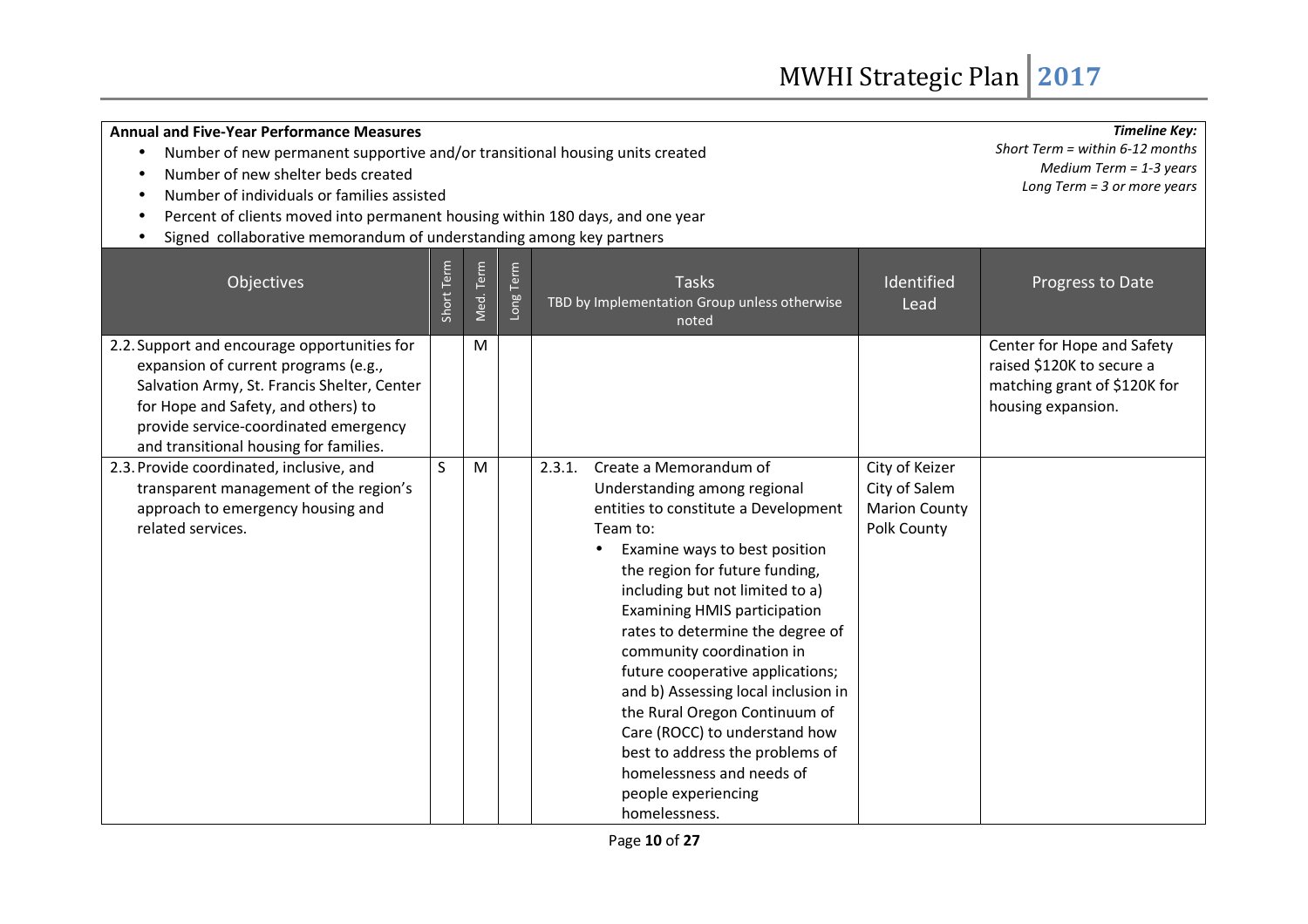| <b>Annual and Five-Year Performance Measures</b>                              |                                                                              |            |           |                                                                                                                                                                                                                                                                                                                                                                                                                                                                  |                    | <b>Timeline Key:</b> |  |  |  |  |
|-------------------------------------------------------------------------------|------------------------------------------------------------------------------|------------|-----------|------------------------------------------------------------------------------------------------------------------------------------------------------------------------------------------------------------------------------------------------------------------------------------------------------------------------------------------------------------------------------------------------------------------------------------------------------------------|--------------------|----------------------|--|--|--|--|
|                                                                               | Number of new permanent supportive and/or transitional housing units created |            |           |                                                                                                                                                                                                                                                                                                                                                                                                                                                                  |                    |                      |  |  |  |  |
| Number of new shelter beds created                                            | Medium Term = $1-3$ years<br>Long Term = 3 or more years                     |            |           |                                                                                                                                                                                                                                                                                                                                                                                                                                                                  |                    |                      |  |  |  |  |
|                                                                               | Number of individuals or families assisted                                   |            |           |                                                                                                                                                                                                                                                                                                                                                                                                                                                                  |                    |                      |  |  |  |  |
| Percent of clients moved into permanent housing within 180 days, and one year |                                                                              |            |           |                                                                                                                                                                                                                                                                                                                                                                                                                                                                  |                    |                      |  |  |  |  |
|                                                                               | Signed collaborative memorandum of understanding among key partners          |            |           |                                                                                                                                                                                                                                                                                                                                                                                                                                                                  |                    |                      |  |  |  |  |
| Objectives                                                                    | Short Term                                                                   | Vled. Term | Long Term | <b>Tasks</b><br>TBD by Implementation Group unless otherwise<br>noted                                                                                                                                                                                                                                                                                                                                                                                            | Identified<br>Lead | Progress to Date     |  |  |  |  |
|                                                                               |                                                                              |            |           | Prioritize, plan, and pursue<br>available grants (federal, state,<br>private) for future projects;<br>Analyze the advisability of<br>allowing, supporting, or<br>facilitating some form of support-<br>coordinated temporary shelter;<br>and<br>Inventory vacant, derelict or<br>other suitable sites for potential<br>re-purposing as support-<br>coordinated emergency housing.<br>Such sites may include houses,<br>motels, apartments, or closed<br>schools. |                    |                      |  |  |  |  |
| 2.4. Develop a shelter for seniors.                                           |                                                                              | M          |           |                                                                                                                                                                                                                                                                                                                                                                                                                                                                  |                    |                      |  |  |  |  |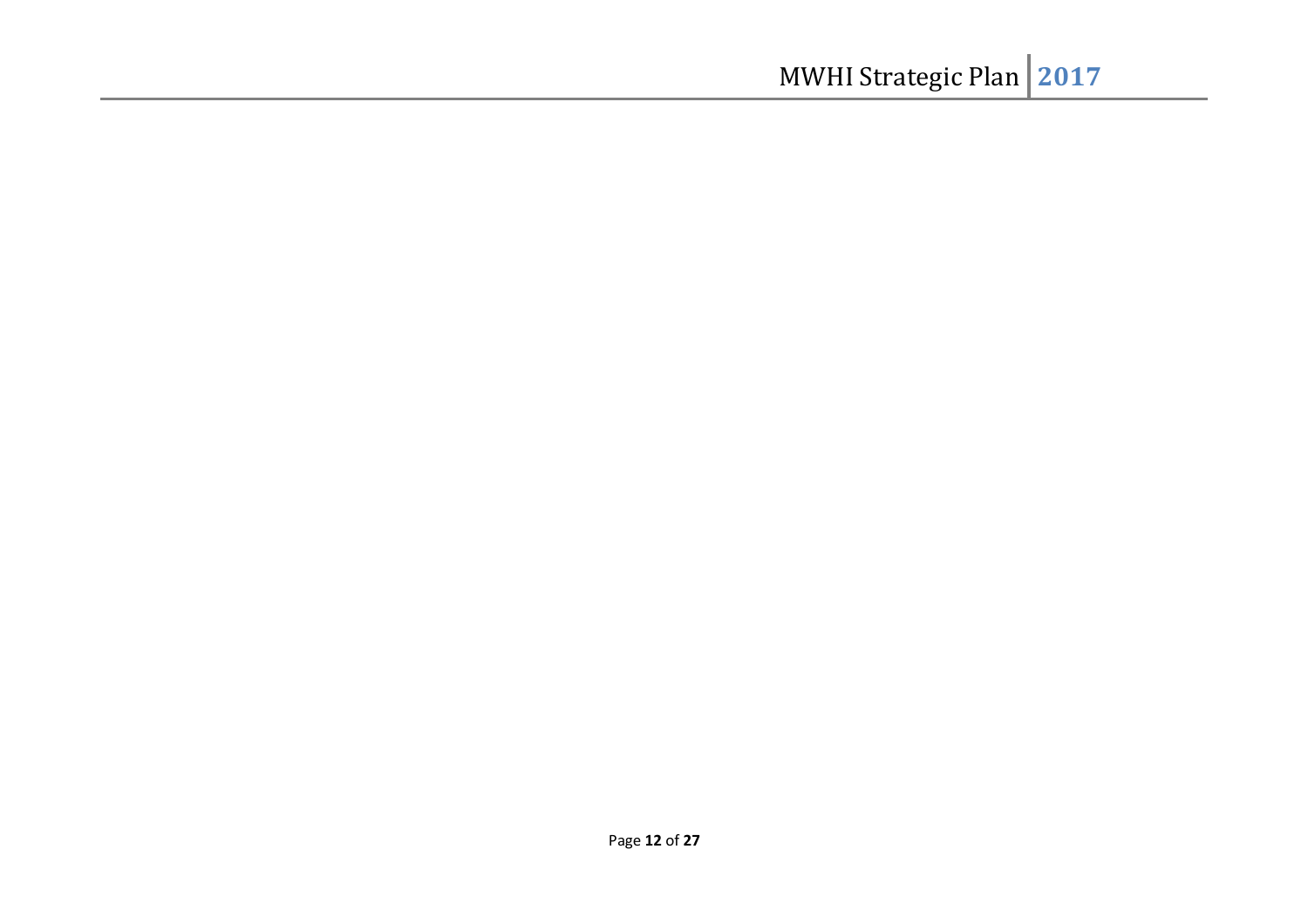#### **Goal 3: SUPPORT SERVICES AND EDUCATION**

*Develop strategies to enhance coordination and reduce gaps in support services for individuals, families, and children/youth experiencing homelessness.* 

| <b>Annual and Five-Year Performance Measures</b><br>Central access point for information created<br>٠<br>Data collection system implemented<br>Percent of target population(s) with increased earned income, obtained and/or retained employment<br>Percent of target population(s) increasing or maintaining self-sufficiency | <b>Timeline Key:</b><br>Short Term = within $6-12$ months<br>Medium Term = $1-3$ years<br>Long Term $=$ 3 or more years |           |           |                                                                                                                                                                                                                                                                                                                                                                                               |                                               |                               |
|--------------------------------------------------------------------------------------------------------------------------------------------------------------------------------------------------------------------------------------------------------------------------------------------------------------------------------|-------------------------------------------------------------------------------------------------------------------------|-----------|-----------|-----------------------------------------------------------------------------------------------------------------------------------------------------------------------------------------------------------------------------------------------------------------------------------------------------------------------------------------------------------------------------------------------|-----------------------------------------------|-------------------------------|
| Objectives                                                                                                                                                                                                                                                                                                                     | Short Term                                                                                                              | Med. Term | Long Term | <b>Tasks</b><br>TBD by Implementation Group unless otherwise<br>noted                                                                                                                                                                                                                                                                                                                         | <b>Identified Lead</b>                        | Progress to Date              |
| 3.1. EMPLOYMENT. Promote collaboration<br>among local service providers and<br>WorkSource Oregon to maximize<br>workforce development.                                                                                                                                                                                         |                                                                                                                         | M         |           | Increase communication among<br>3.1.1.<br>service providers.<br>Provide organizational training to<br>3.1.2.<br>help case workers prepare their<br>clients for referrals to WorkSource<br>Oregon by providing for their basic<br>needs.<br>Refer clients to WorkSource Oregon<br>3.1.3.<br>for job skills training, employment<br>workshops, educational<br>opportunities, and job placement. | Incite<br><b>Marion County</b><br>Polk County |                               |
| 3.2. EMPLOYMENT. Implement a layered<br>approach jobs program, similar to the<br>City of Albuquerque's "There's a Better<br>Way" Program, for individuals<br>experiencing homelessness.                                                                                                                                        |                                                                                                                         | M         |           |                                                                                                                                                                                                                                                                                                                                                                                               | City of Salem                                 | Initial research is underway. |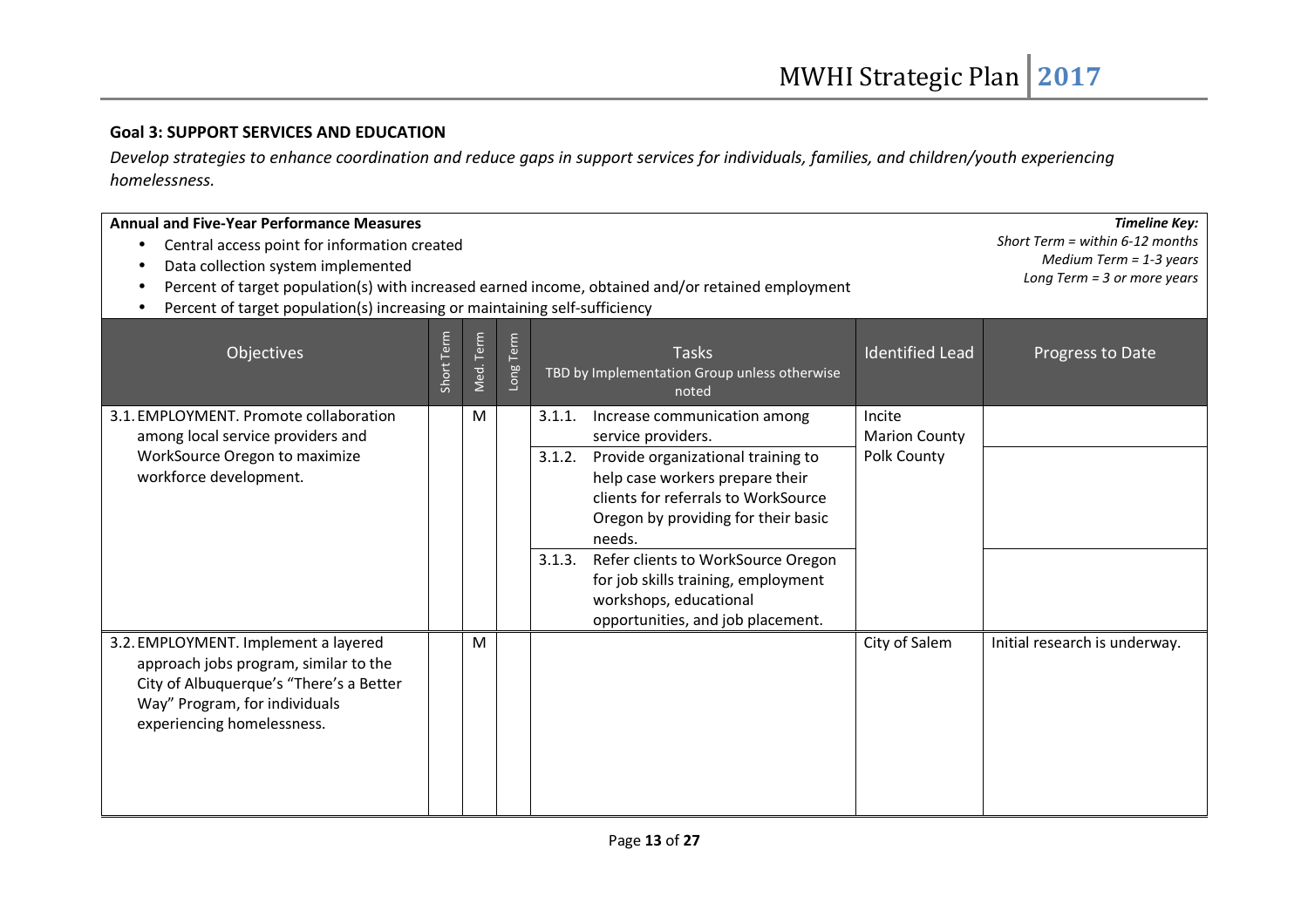| <b>Annual and Five-Year Performance Measures</b><br>Central access point for information created<br>$\bullet$<br>Data collection system implemented<br>Percent of target population(s) with increased earned income, obtained and/or retained employment<br>Percent of target population(s) increasing or maintaining self-sufficiency | <b>Timeline Key:</b><br>Short Term = within $6-12$ months<br>Medium Term = $1-3$ years<br>Long Term $=$ 3 or more years |           |          |                                                                                                                                                                                                                                                                                                                            |                                                                                                   |                  |
|----------------------------------------------------------------------------------------------------------------------------------------------------------------------------------------------------------------------------------------------------------------------------------------------------------------------------------------|-------------------------------------------------------------------------------------------------------------------------|-----------|----------|----------------------------------------------------------------------------------------------------------------------------------------------------------------------------------------------------------------------------------------------------------------------------------------------------------------------------|---------------------------------------------------------------------------------------------------|------------------|
| Objectives                                                                                                                                                                                                                                                                                                                             | Short Term                                                                                                              | Med. Term | ong Term | <b>Tasks</b><br>TBD by Implementation Group unless otherwise<br>noted                                                                                                                                                                                                                                                      | <b>Identified Lead</b>                                                                            | Progress to Date |
| 3.3. TRANSPORTATION. Boost relationships<br>between Salem-Keizer Transit and service<br>providers/agencies by endorsing and<br>supporting the travel training program<br>designed to educate community<br>members and providers on available<br>transit services that connect the<br>community.                                        |                                                                                                                         | M         |          |                                                                                                                                                                                                                                                                                                                            | Salem-Keizer<br>Transit<br>City of Keizer<br>City of Salem<br><b>Marion County</b><br>Polk County |                  |
| 3.4. TRANSPORTATION. Advocate with<br>Salem-Keizer Transit to continue<br>providing intercity transit services in the<br>region and CARTS service to the Santiam<br>Canyon.                                                                                                                                                            | S                                                                                                                       | M         |          |                                                                                                                                                                                                                                                                                                                            | Salem-Keizer<br><b>Transit</b><br><b>Marion County</b>                                            |                  |
| 3.5. EDUCATION. Initiate a conversation with<br>the school districts within Marion and<br>Polk counties to address barriers that<br>homeless children face.                                                                                                                                                                            | S                                                                                                                       |           |          | 3.5.1 Ten-day absentee policy<br>3.5.2 School-based work skills development<br>programs<br>3.5.3 Tutoring/mentorship for students in the<br>gap between mainstream and alternative<br>school<br>3.5.4 Professional development<br>opportunities for educators and staff dealing<br>with homeless and high risk populations | Salem-Keizer<br><b>School District</b><br>Other districts<br>in the region                        |                  |
|                                                                                                                                                                                                                                                                                                                                        |                                                                                                                         |           |          |                                                                                                                                                                                                                                                                                                                            |                                                                                                   |                  |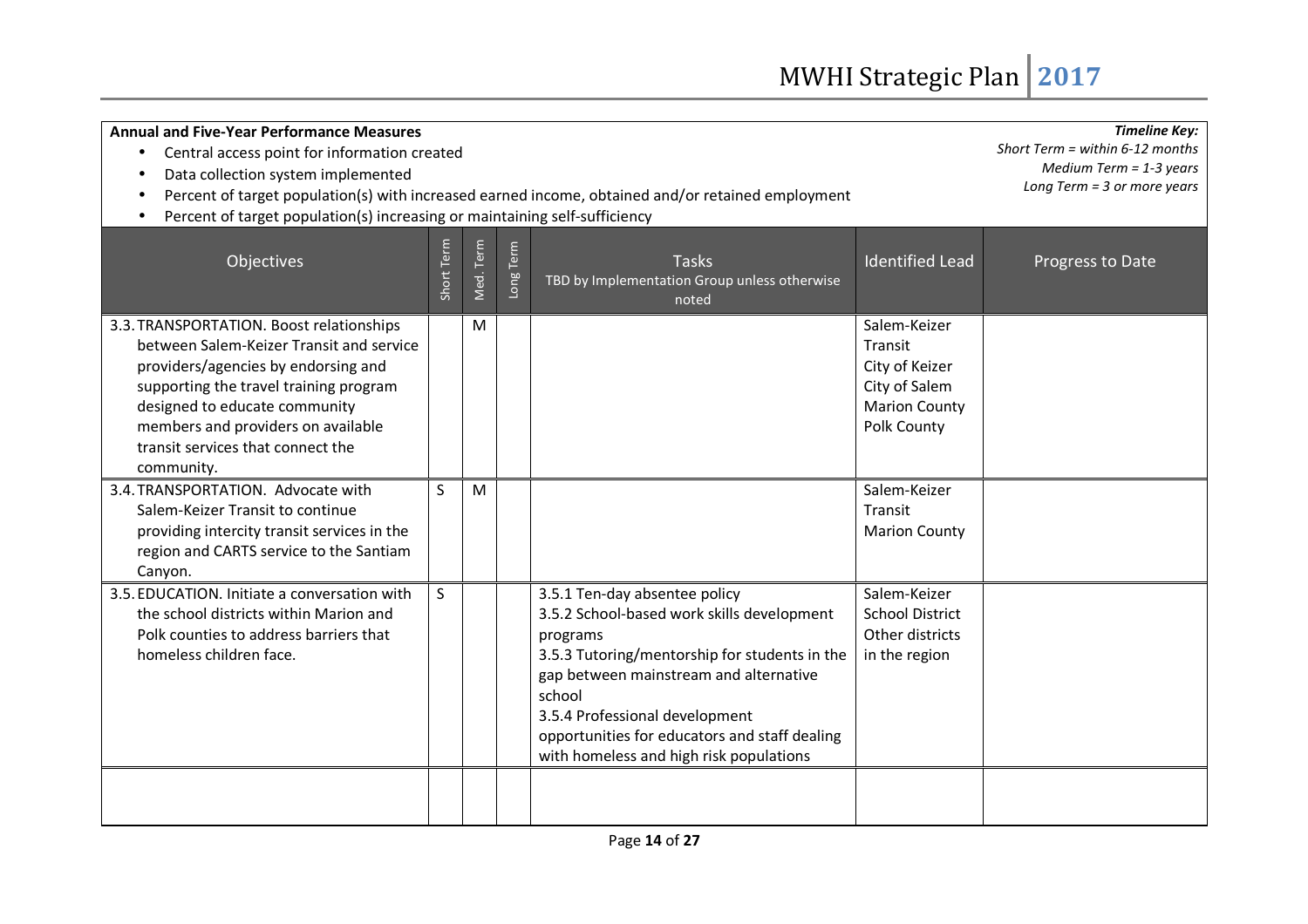| <b>Annual and Five-Year Performance Measures</b><br>Central access point for information created<br>Data collection system implemented<br>Percent of target population(s) with increased earned income, obtained and/or retained employment<br>Percent of target population(s) increasing or maintaining self-sufficiency | <b>Timeline Key:</b><br>Short Term = within $6-12$ months<br>Medium Term = $1-3$ years<br>Long Term $=$ 3 or more years |           |          |                                                                       |                                              |                                                                                                                                                            |
|---------------------------------------------------------------------------------------------------------------------------------------------------------------------------------------------------------------------------------------------------------------------------------------------------------------------------|-------------------------------------------------------------------------------------------------------------------------|-----------|----------|-----------------------------------------------------------------------|----------------------------------------------|------------------------------------------------------------------------------------------------------------------------------------------------------------|
| Objectives                                                                                                                                                                                                                                                                                                                | Short Term                                                                                                              | Med. Term | ong Term | <b>Tasks</b><br>TBD by Implementation Group unless otherwise<br>noted | <b>Identified Lead</b>                       | Progress to Date                                                                                                                                           |
| 3.6. SUPPORTED HOUSING/MENTAL HEALTH.<br>Endorse and support Willamette Valley<br><b>Community Health Coordinated Care</b><br>Organization in taking the lead role in the<br>pursuit of a regional Coordinated Health<br>Partnership.                                                                                     |                                                                                                                         | M         |          |                                                                       | Health &<br>Housing<br>Workgroup             | <b>Coordinated Health Partnerships</b><br>rely on the 1115 waiver.<br>However, other funding sources<br>may be identified to develop<br>supported housing. |
| 3.7. COMMUNITY CENTERS. Support and<br>expand neighborhood-based community<br>centers for homeless families and youth,<br>such as Salem Dream Center and Mid-<br>Willamette Valley Community Action<br>Agency's HOME Youth & Resource Center                                                                              |                                                                                                                         | M         |          |                                                                       | Community<br>Action<br>Salem Dream<br>Center | HOME Youth Resources and the<br>Salem Dream Center have<br>expansion plans.                                                                                |
| 3.8. RESOURCE CENTER. Support community<br>partners to create a one-stop resource<br>center with centralized and coordinated<br>case management.                                                                                                                                                                          |                                                                                                                         | M         |          |                                                                       | City of Salem                                |                                                                                                                                                            |
| 3.9. SERVICE COORDINATION. Explore and<br>adopt a comprehensive statewide<br>resource network.                                                                                                                                                                                                                            |                                                                                                                         |           |          |                                                                       | <b>Marion County</b>                         | Exploring inclusion in the 2017-<br>18 budget and interface with<br>Community Resource Network.                                                            |
| 3.10. SERVICE COORDINATION. Explore<br>Community Data Link (CDL) as a tool for<br>improving regional service coordination.                                                                                                                                                                                                | S                                                                                                                       | M         |          |                                                                       | Implementation<br>Group/Project<br>Manager   | Already used by Salem-Keizer<br>School District, Marion County<br>Reentry Initiative, and twelve<br>local service providers.                               |
|                                                                                                                                                                                                                                                                                                                           |                                                                                                                         |           |          |                                                                       |                                              |                                                                                                                                                            |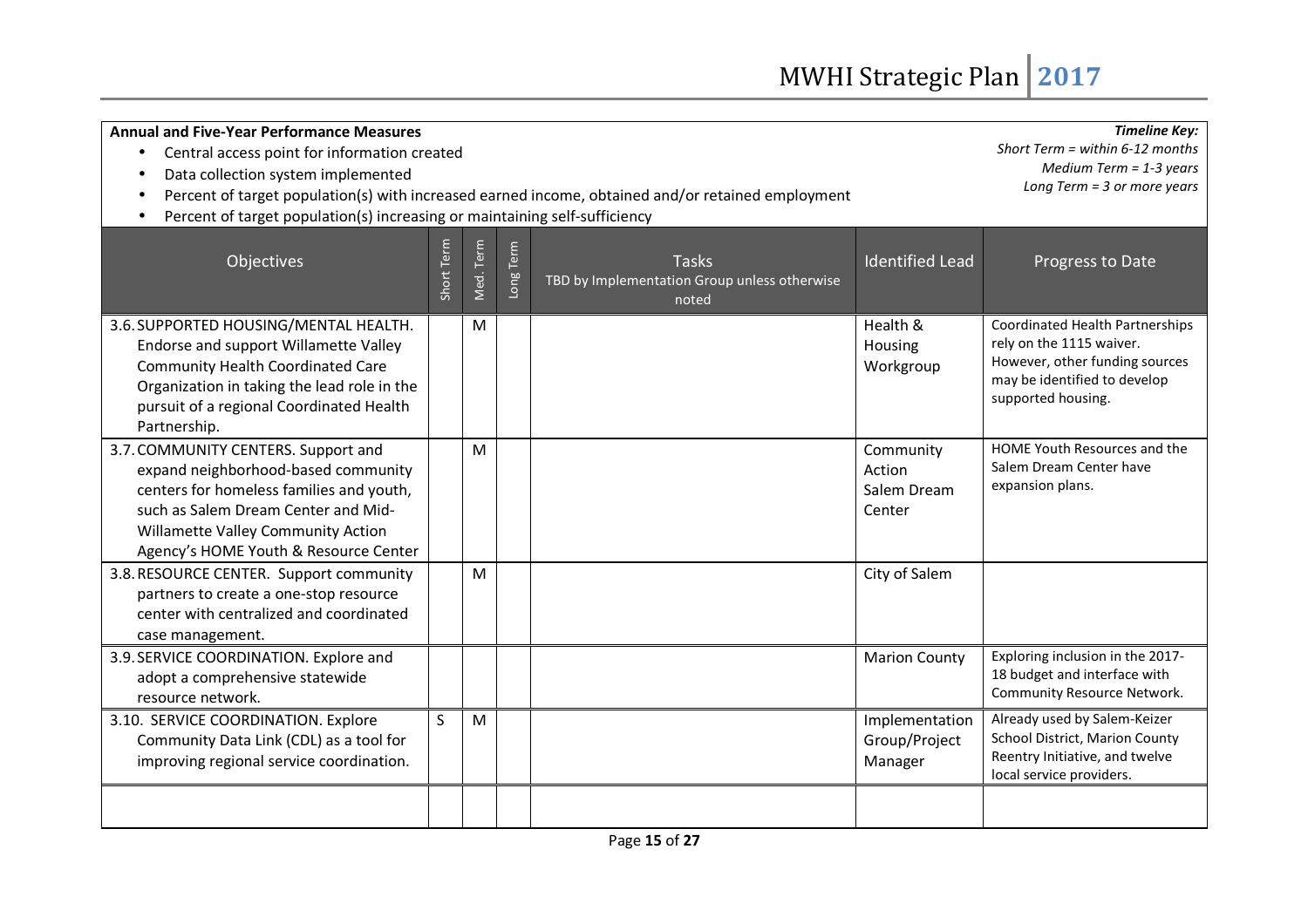| <b>Annual and Five-Year Performance Measures</b><br>Central access point for information created<br>Data collection system implemented<br>Percent of target population(s) with increased earned income, obtained and/or retained employment<br>Percent of target population(s) increasing or maintaining self-sufficiency                                                                                                                                                                                                                                                                                                               | <b>Timeline Key:</b><br>Short Term = within $6-12$ months<br>Medium Term = $1-3$ years<br>Long Term = 3 or more years |           |          |                                                                       |                                            |                  |
|-----------------------------------------------------------------------------------------------------------------------------------------------------------------------------------------------------------------------------------------------------------------------------------------------------------------------------------------------------------------------------------------------------------------------------------------------------------------------------------------------------------------------------------------------------------------------------------------------------------------------------------------|-----------------------------------------------------------------------------------------------------------------------|-----------|----------|-----------------------------------------------------------------------|--------------------------------------------|------------------|
| Objectives                                                                                                                                                                                                                                                                                                                                                                                                                                                                                                                                                                                                                              | Short Term                                                                                                            | Med. Term | ong Term | <b>Tasks</b><br>TBD by Implementation Group unless otherwise<br>noted | <b>Identified Lead</b>                     | Progress to Date |
| 3.11. SERVICE COORDINATION. Through<br>consultation with service agencies and<br>first responders, utilize Community<br>DataLink or any other homeless<br>management assessment and data<br>collection tools (CDL, HMIS, VI-SPDAT,<br>etc.) to:<br>Establish definitions within<br>a.<br>homelessness (chronic homelessness,<br>street homelessness, etc.);<br>b. Create a template for collection of<br>data across agencies providing a<br>cohesive data collection system in<br>which to move forward with<br>solutions;<br>Better assist vulnerable populations;<br>c.<br>and<br>Base results of performance<br>d.<br>measurements. | S                                                                                                                     | M         |          |                                                                       | Implementation<br>Group/Project<br>Manager |                  |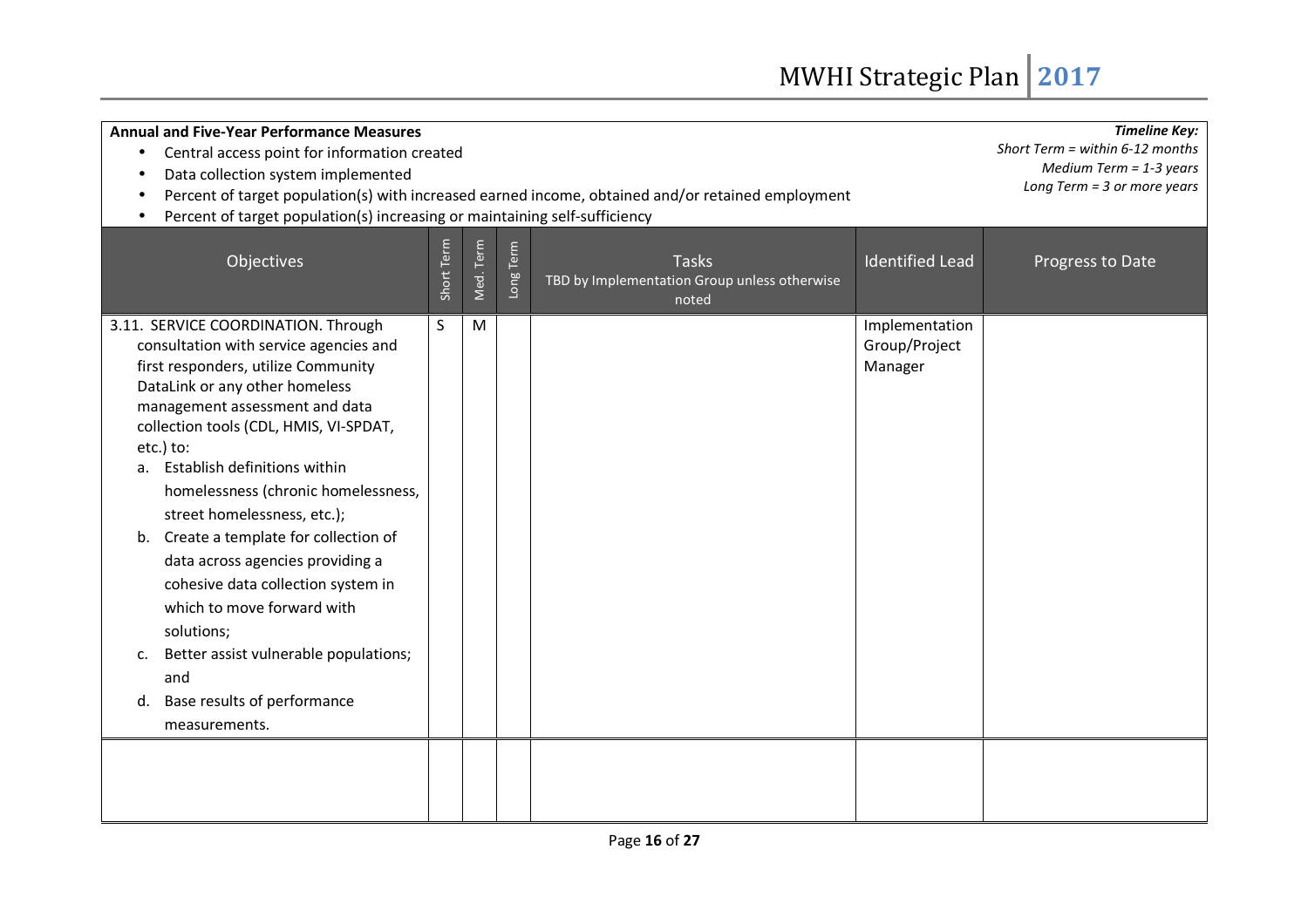| <b>Annual and Five-Year Performance Measures</b><br>Central access point for information created<br>$\bullet$<br>Data collection system implemented                                                                                                                                                                                                                                                                  |            |           |                           | Percent of target population(s) with increased earned income, obtained and/or retained employment |                                                       | <b>Timeline Key:</b><br>Short Term = within $6-12$ months<br>Medium Term = $1-3$ years<br>Long Term $=$ 3 or more years                                               |  |  |
|----------------------------------------------------------------------------------------------------------------------------------------------------------------------------------------------------------------------------------------------------------------------------------------------------------------------------------------------------------------------------------------------------------------------|------------|-----------|---------------------------|---------------------------------------------------------------------------------------------------|-------------------------------------------------------|-----------------------------------------------------------------------------------------------------------------------------------------------------------------------|--|--|
| Percent of target population(s) increasing or maintaining self-sufficiency                                                                                                                                                                                                                                                                                                                                           |            |           |                           |                                                                                                   |                                                       |                                                                                                                                                                       |  |  |
| Objectives                                                                                                                                                                                                                                                                                                                                                                                                           | Short Term | Med. Term | Term<br>Long <sup>-</sup> | <b>Tasks</b><br>TBD by Implementation Group unless otherwise<br>noted                             | <b>Identified Lead</b>                                | Progress to Date                                                                                                                                                      |  |  |
| ASSESSMENT. Implement the<br>3.12.<br>following assessment tools to assist in<br>agency decisions about allocating<br>resources: (A) the Service Prioritization<br>Decision Assistance Tool (SPDAT); (B)<br>Vulnerability Index - Service Prioritization<br>Decision Assistance Tool (VI-SPDAT) for<br>pre-screening; and (C) further evaluate<br>high SPDAT scores using the Vulnerability<br>Assessment Tool (VAT) | S          |           |                           |                                                                                                   | Community<br>Action                                   | Currently used by Community<br><b>Action Agency's ARCHES</b><br>program, that provided training<br>to the Mid-Willamette Valley<br>Housing Group in December<br>2016. |  |  |
| MEDICAL/HEALTH. Develop a street<br>3.13.<br>medical outreach team to provide basic<br>health assessments, vaccinations, TB<br>testing, mental health assistance, and<br>referral to full-service medical facilities.                                                                                                                                                                                                |            | M         |                           |                                                                                                   | Dr. Harold Boyd                                       | Legislative proposal submitted.                                                                                                                                       |  |  |
| MEDICAL/HEALTH. Support Salem<br>3.14.<br>Health, City of Salem, Marion County,<br>and other nonprofit organizations in<br>efforts to create a sobering center in the<br>Salem area.                                                                                                                                                                                                                                 |            | M         |                           |                                                                                                   | City of Salem<br><b>Marion County</b><br>Salem Health | Workgroup is meeting to identify<br>design and funding sources.                                                                                                       |  |  |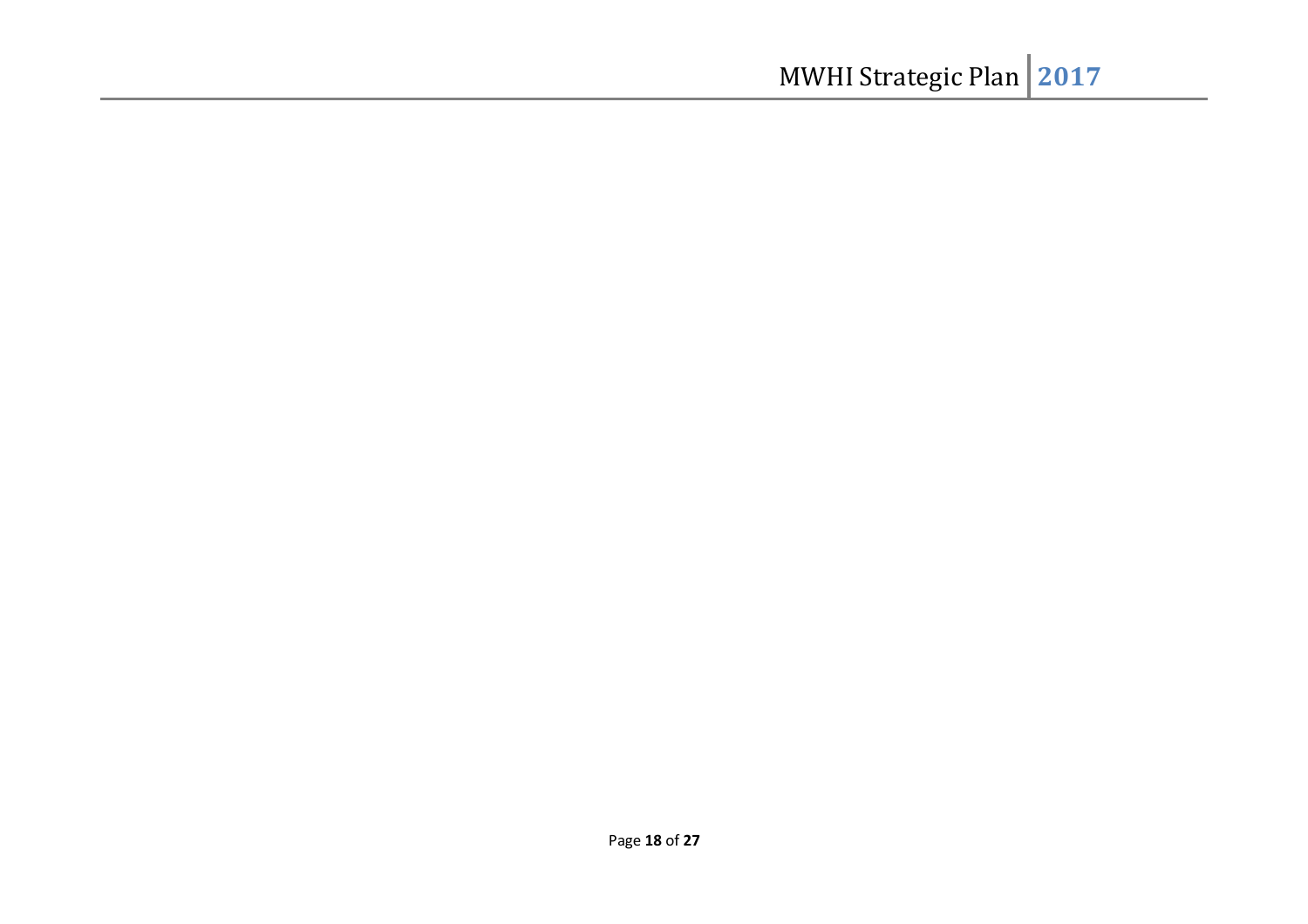#### **Goal 4: PUBLIC SAFETY**

*Develop strategies and new approaches for addressing public safety issues relating to homelessness, including runaway and homeless youth.* 

| <b>Annual and Five-Year Performance Measures</b><br>Law Enforcement Assisted Diversion (LEAD) and Harm Reduction Model implemented<br>Panhandling reduced<br>Detox beds created                                                                                                                                                                                                                                                                                                                                                                  | <b>Timeline</b><br>Short Term = within $6-12$ months<br>Medium Term = $1-3$ years<br>Long Term = $3$ or more years |           |           |                                                                       |                                                              |                                                                                     |
|--------------------------------------------------------------------------------------------------------------------------------------------------------------------------------------------------------------------------------------------------------------------------------------------------------------------------------------------------------------------------------------------------------------------------------------------------------------------------------------------------------------------------------------------------|--------------------------------------------------------------------------------------------------------------------|-----------|-----------|-----------------------------------------------------------------------|--------------------------------------------------------------|-------------------------------------------------------------------------------------|
| Objectives                                                                                                                                                                                                                                                                                                                                                                                                                                                                                                                                       | Short Term                                                                                                         | Med. Term | Long Term | <b>Tasks</b><br>TBD by Implementation Group unless otherwise<br>noted | Identified<br>Lead                                           | Progress to Date                                                                    |
| 4.1. Endorse step 1 of the Marion County<br>District Attorney's Law Enforcement<br>Assisted Diversion (LEAD) plan.                                                                                                                                                                                                                                                                                                                                                                                                                               | S                                                                                                                  |           |           |                                                                       | <b>Marion County</b><br><b>District</b><br>Attorney's Office | Implemented by the Marion<br>County District Attorney's Office<br>in December 2016. |
| 4.2. Implement step 2 of the Marion County<br>District Attorney's Law Enforcement<br>Assisted Diversion (LEAD) plan.                                                                                                                                                                                                                                                                                                                                                                                                                             |                                                                                                                    | M         |           |                                                                       | <b>Marion County</b><br><b>District</b><br>Attorney's Office | LEAD work group has formed.                                                         |
| 4.3. Re-engage the City of Salem's "Give<br>Hope, Not Money" program, including<br>implementation of a collection system<br>similar to that of the City of Salt Lake's<br>"Real Change" program and/or the City of<br>Albuquerque's "311" program, providing<br>a way to divert money that would be<br>given to panhandlers to the programs<br>that can provide those experiencing<br>homelessness with wrap-around services<br>(e.g., homeless youth and domestic<br>violence programs). Encourage a similar<br>program in other jurisdictions. |                                                                                                                    | M         |           |                                                                       | City of Salem                                                | Initial research conducted.                                                         |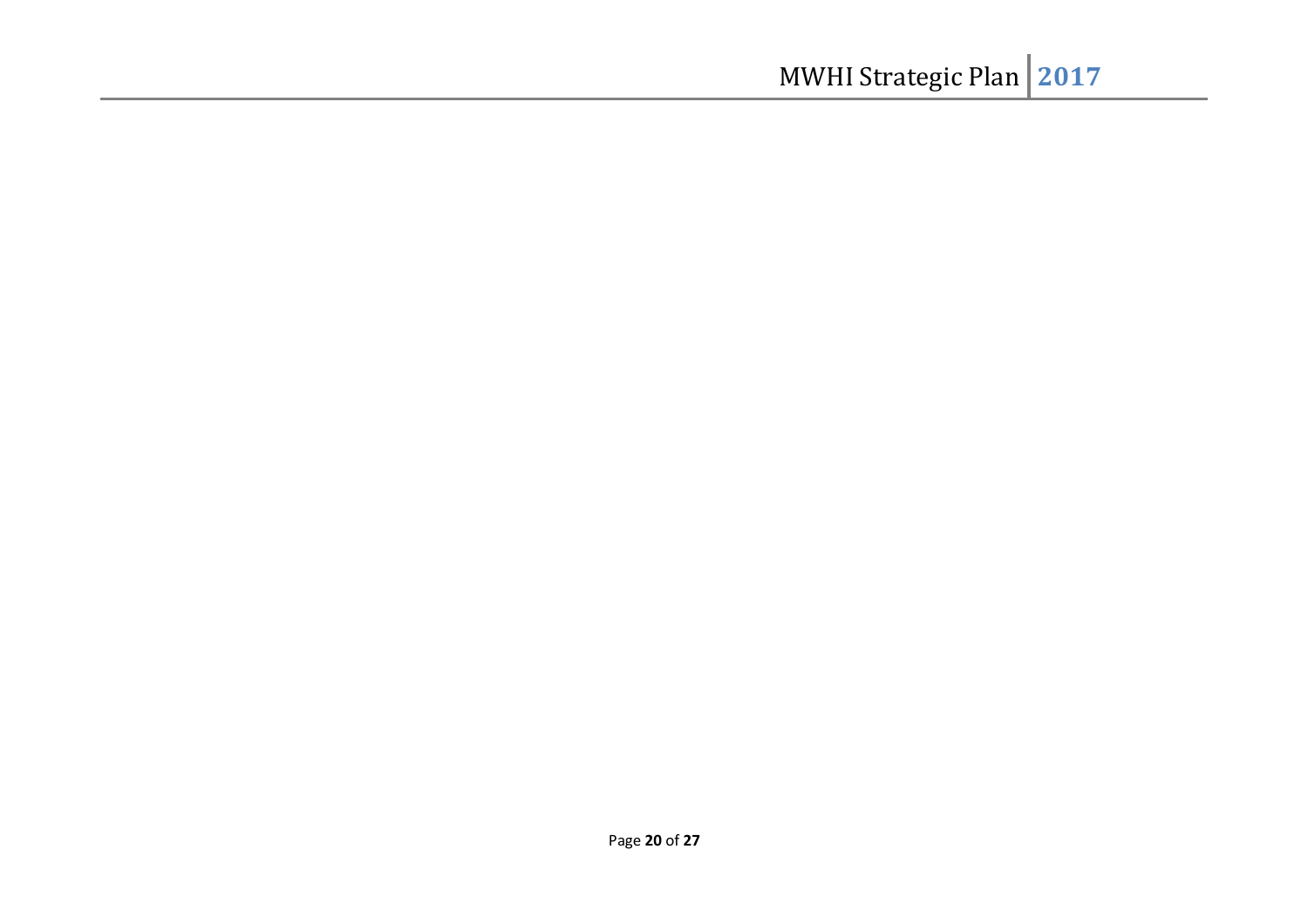#### **Goal 5: FINANCIAL**

*Develop strategies that address foreclosure and eviction prevention, crisis intervention, vacant homes/property, and credit recovery.* 

| <b>Annual and Five-Year Performance Measures</b><br>Number of homeowners provided with housing counseling |                               |                           |          |                                                                       |                      | <b>Timeline</b><br>Short Term = within $6-12$ months             |
|-----------------------------------------------------------------------------------------------------------|-------------------------------|---------------------------|----------|-----------------------------------------------------------------------|----------------------|------------------------------------------------------------------|
| Number of vacant properties                                                                               | Medium Term = $1-3$ years     |                           |          |                                                                       |                      |                                                                  |
| Number of graduates from Family Self-Sufficiency programs                                                 | Long Term $=$ 3 or more years |                           |          |                                                                       |                      |                                                                  |
| Objectives                                                                                                | Term<br>Short <sup>-</sup>    | Term<br>Ned. <sup>1</sup> | ong Term | <b>Tasks</b><br>TBD by Implementation Group unless otherwise<br>noted | Identified<br>Lead   | Progress to Date                                                 |
| 5.1. Advocate for reinstatement of the                                                                    |                               | M                         |          | Discuss joint federal agenda.                                         | City of Salem        |                                                                  |
| Federal Tax Credit for homebuyers for up                                                                  |                               |                           |          |                                                                       | <b>Marion County</b> |                                                                  |
| to \$8,000 per household.                                                                                 |                               |                           |          |                                                                       |                      |                                                                  |
| 5.2. FINANCIAL LITERACY: ADULTS. Assist                                                                   | $\mathsf{S}$                  |                           |          |                                                                       |                      | NEDCO (Neighborhood Economic                                     |
| NEDCO, MaPS Credit Union, and others in                                                                   |                               |                           |          |                                                                       |                      | Development Corporation) and<br>MaPS Credit Union have financial |
| implementing site-based financial literacy                                                                |                               |                           |          |                                                                       |                      | literacy programs ready to take                                  |
| training at selected community nonprofit                                                                  |                               |                           |          |                                                                       |                      | to groups.                                                       |
| organizations (St. Francis, UGM Men's                                                                     |                               |                           |          |                                                                       |                      |                                                                  |
| Shelter, UGM Simonka House, etc.).<br>5.3. FINANCIAL LITERACY: YOUTH. Assist the                          |                               | M                         |          |                                                                       |                      | MaPS Credit Union is willing to                                  |
| school districts within Marion and Polk                                                                   |                               |                           |          |                                                                       |                      | take the Student Saver training                                  |
| Counties to offer effective and relevant                                                                  |                               |                           |          |                                                                       |                      | program into middle and high                                     |
| financial literacy training in selected                                                                   |                               |                           |          |                                                                       |                      | schools.                                                         |
| schools through proven curriculum                                                                         |                               |                           |          |                                                                       |                      |                                                                  |
| materials and community trainers.                                                                         |                               |                           |          |                                                                       |                      |                                                                  |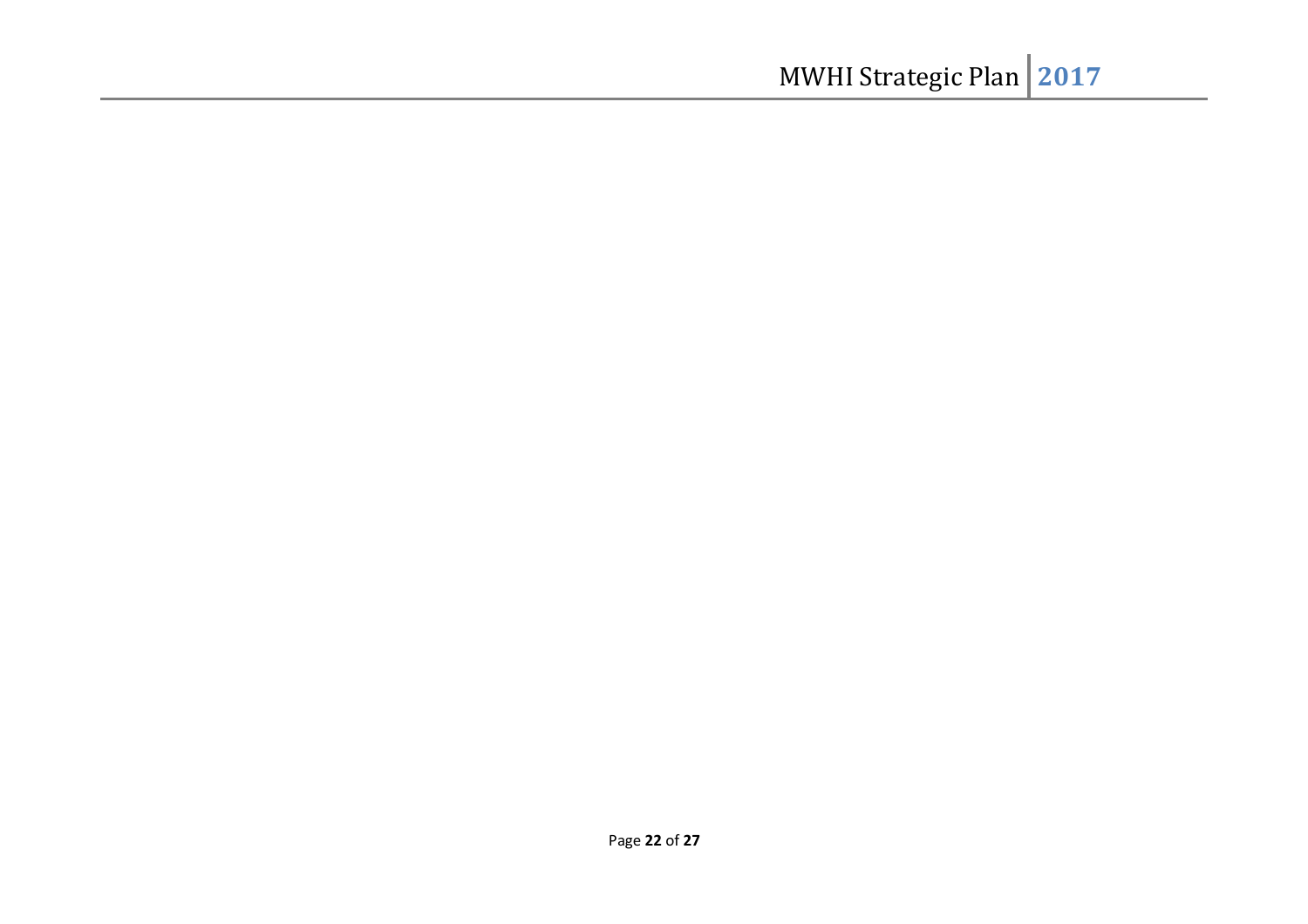#### **Goal 6: TARGETED POPULATIONS**

 *Develop strategies that address the unique needs and characteristics of identified target populations, such as veterans, people with mental illness, youth, seniors, and chronically homeless populations.* 

| <b>Annual and Five-Year Performance Measures</b><br>with increased self-sufficiency<br>Number of homeless families and victims of domestic violence accessing housing vouchers<br>Number of veterans housed in permanent housing<br>Homelessness reduced for identified population(s) |            |           |          | Runaway and homeless youth strategy implemented; # of homeless youth; # of homeless youth                                                    |                                              | <b>Timeline</b><br>Short Term = within $6-12$ months<br>Medium Term = $1-3$ years<br>Long Term $=$ 3 or more years |
|---------------------------------------------------------------------------------------------------------------------------------------------------------------------------------------------------------------------------------------------------------------------------------------|------------|-----------|----------|----------------------------------------------------------------------------------------------------------------------------------------------|----------------------------------------------|--------------------------------------------------------------------------------------------------------------------|
| Objectives                                                                                                                                                                                                                                                                            | Short Term | Med. Term | ong Term | <b>Tasks</b><br>TBD by Implementation Group unless otherwise<br>noted                                                                        | Identified<br>Lead                           | Progress to Date                                                                                                   |
| 6.1. Prioritize runaway and homeless youth as<br>a major focus; work to identify gaps in<br>services and resources needed to fill the<br>gaps.                                                                                                                                        | S          | M         |          | Move forward with a grants<br>6.1.1.<br>conceptual group to expand<br>homeless and runaway youth<br>services in Marion and Polk counties.    | Community<br>Action<br>Agency<br><b>ROCC</b> | Grant application developed in<br>November 2016. Exploring new<br>grant opportunities.                             |
| 6.2. Support population-specific projects for<br>victims of domestic violence (emergency<br>and transitional housing).                                                                                                                                                                |            | M         |          | 6.2.1.<br>Provide requested letters of support.<br>6.2.2.<br>Encourage jurisdictional planning.<br>6.2.3.<br>Support community partnerships. | Center for<br>Hope &<br>Safety               |                                                                                                                    |
| 6.3. Encourage a portion of new housing to<br>offer a priority to homeless families and/or<br>victims of domestic violence.                                                                                                                                                           |            | M         |          | 6.3.1.<br>Encourage jurisdictional planning.                                                                                                 | Center for<br>Hope &<br>Safety               |                                                                                                                    |
| 6.4. Support the housing authorities in their<br>efforts to increase prioritization of housing<br>vouchers for homeless families or victims<br>of domestic violence.                                                                                                                  |            | M         |          | 6.3.2.<br>Support community partnerships.<br>6.4.1.<br>Provide requested letters of support.<br>6.4.2.<br>Encourage jurisdictional planning. | Center for<br>Hope &<br>Safety               |                                                                                                                    |
| 6.5. Create affordable housing development<br>with residential-based support services to<br>formerly homeless veterans.                                                                                                                                                               |            | M         |          |                                                                                                                                              |                                              |                                                                                                                    |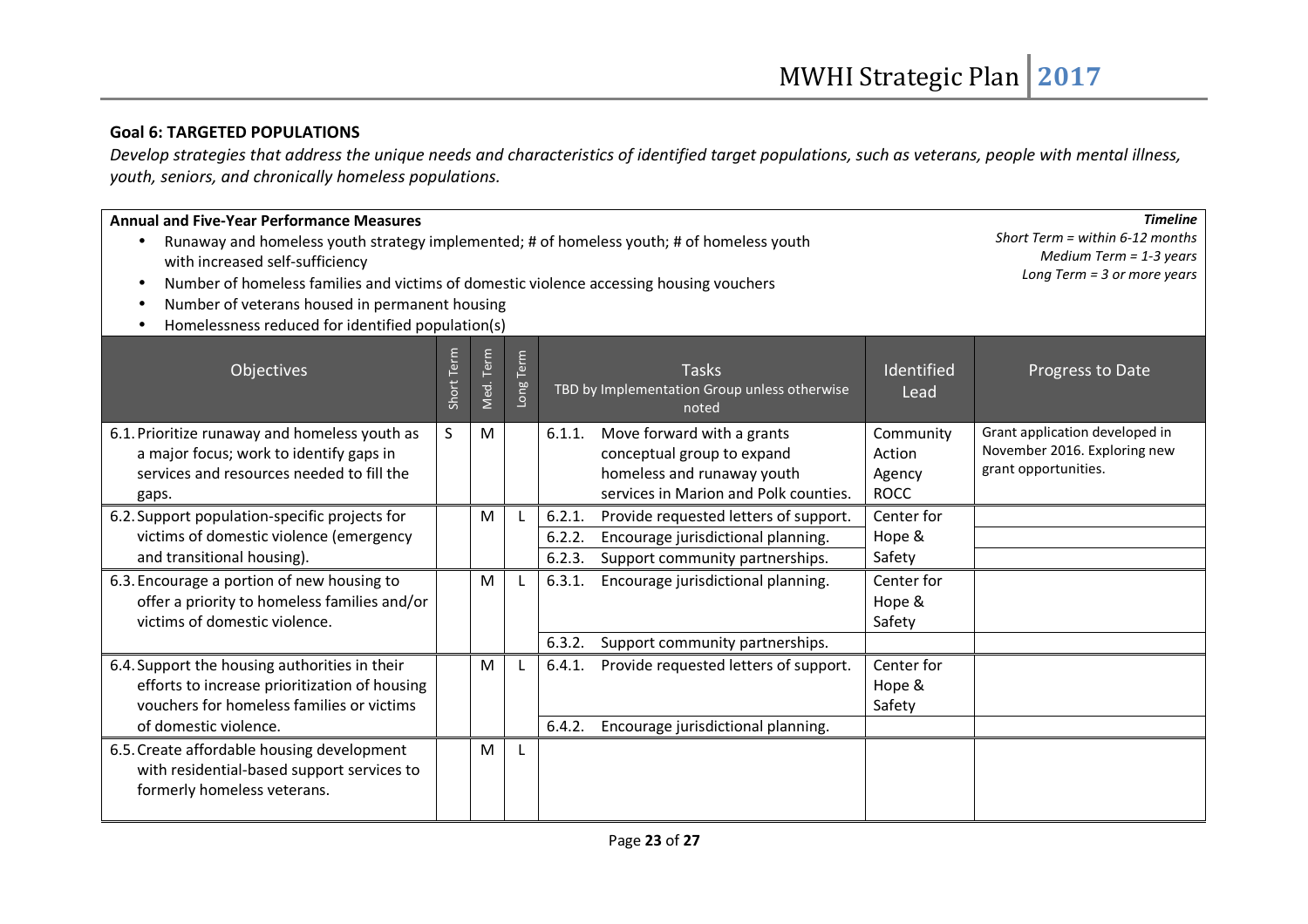| <b>Annual and Five-Year Performance Measures</b><br>Runaway and homeless youth strategy implemented; # of homeless youth; # of homeless youth<br>with increased self-sufficiency<br>Number of homeless families and victims of domestic violence accessing housing vouchers<br>Number of veterans housed in permanent housing<br>Homelessness reduced for identified population(s) | <b>Timeline</b><br>Short Term = within $6-12$ months<br>Medium Term = $1-3$ years<br>Long Term $=$ 3 or more years |           |           |                                                                                                                                                                                                                           |                    |                  |
|------------------------------------------------------------------------------------------------------------------------------------------------------------------------------------------------------------------------------------------------------------------------------------------------------------------------------------------------------------------------------------|--------------------------------------------------------------------------------------------------------------------|-----------|-----------|---------------------------------------------------------------------------------------------------------------------------------------------------------------------------------------------------------------------------|--------------------|------------------|
| <b>Objectives</b>                                                                                                                                                                                                                                                                                                                                                                  | Short Term                                                                                                         | Med. Term | Long Term | <b>Tasks</b><br>TBD by Implementation Group unless otherwise<br>noted                                                                                                                                                     | Identified<br>Lead | Progress to Date |
| 6.6. At the discretion of each jurisdiction,<br>create housing for veterans, such as (A) an<br>affordable housing development with<br>residential-based support services, and (B)<br>"tiny house" developments.                                                                                                                                                                    |                                                                                                                    | М         |           |                                                                                                                                                                                                                           |                    |                  |
| 6.7. Use rapid identification to locate veterans<br>and assign them to permanent housing.                                                                                                                                                                                                                                                                                          |                                                                                                                    | M         |           | Promote coordination among various<br>6.7.1.<br>agencies including HUD Veterans'<br>Affairs Supportive Housing program,<br>current shelters, public housing<br>authorities, U.S. Department of<br><b>Veterans Affairs</b> |                    |                  |
| 6.8. Develop housing with services for seniors,<br>such as cleaning and maintenance.                                                                                                                                                                                                                                                                                               |                                                                                                                    | M         | L         |                                                                                                                                                                                                                           |                    |                  |
| 6.9. Develop tactics to reduce risk to private<br>landlords and help incentivize them to<br>rent to seniors and people with special<br>needs.                                                                                                                                                                                                                                      |                                                                                                                    | M         |           |                                                                                                                                                                                                                           |                    |                  |
|                                                                                                                                                                                                                                                                                                                                                                                    |                                                                                                                    |           |           |                                                                                                                                                                                                                           |                    |                  |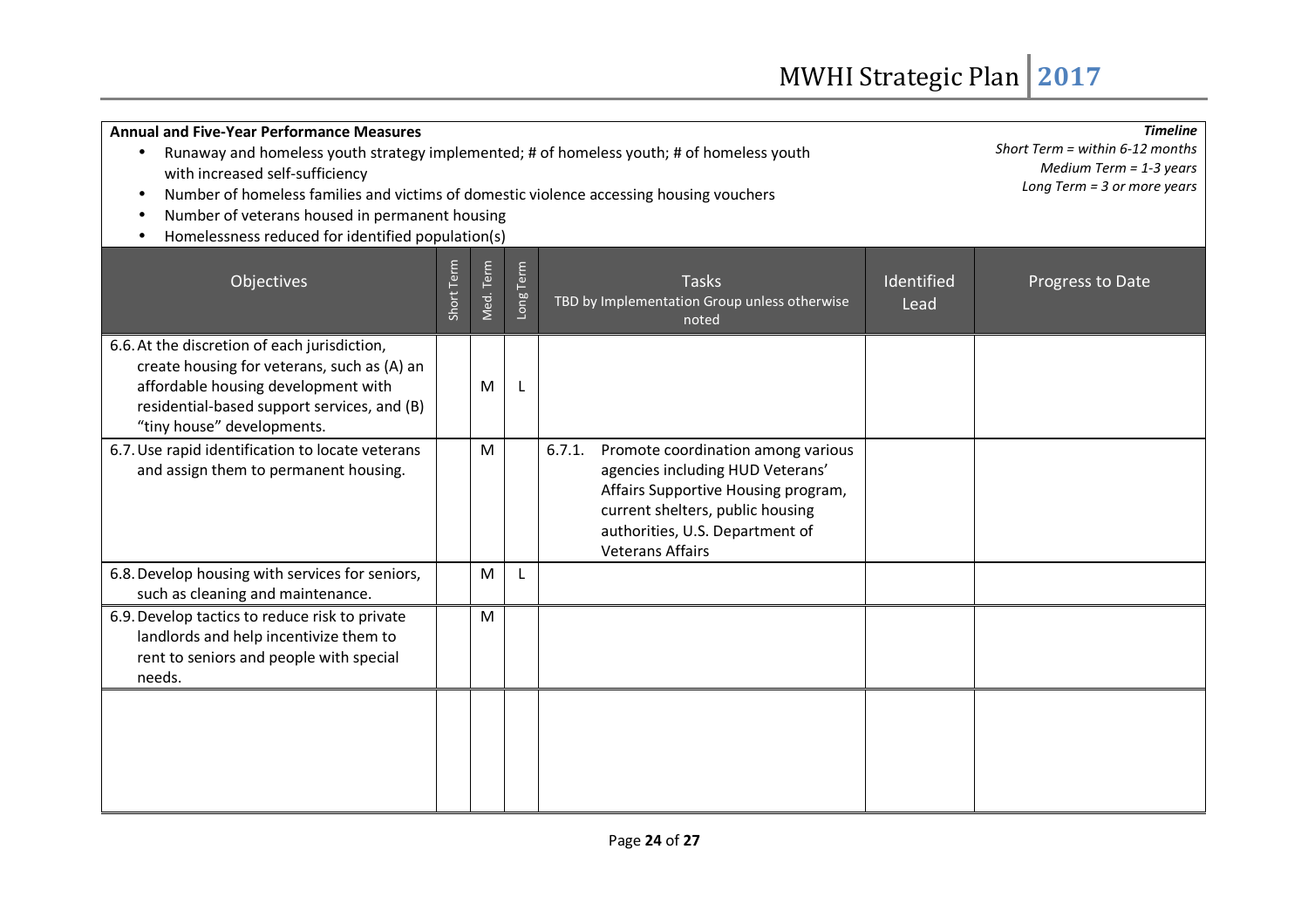| <b>Annual and Five-Year Performance Measures</b><br>Runaway and homeless youth strategy implemented; # of homeless youth; # of homeless youth<br>with increased self-sufficiency<br>Number of homeless families and victims of domestic violence accessing housing vouchers<br>Number of veterans housed in permanent housing<br>Homelessness reduced for identified population(s) | <b>Timeline</b><br>Short Term = within $6-12$ months<br>Medium Term = $1-3$ years<br>Long Term $=$ 3 or more years |           |           |                                                                       |                    |                  |
|------------------------------------------------------------------------------------------------------------------------------------------------------------------------------------------------------------------------------------------------------------------------------------------------------------------------------------------------------------------------------------|--------------------------------------------------------------------------------------------------------------------|-----------|-----------|-----------------------------------------------------------------------|--------------------|------------------|
| Objectives                                                                                                                                                                                                                                                                                                                                                                         | Term<br>Short <sup>-</sup>                                                                                         | Med. Term | Long Term | <b>Tasks</b><br>TBD by Implementation Group unless otherwise<br>noted | Identified<br>Lead | Progress to Date |
| Work with community partners, such<br>6.10.<br>as the local hospital, and Coordinated Care<br>Organizations, to advocate for appropriate<br>housing to address the safety and care<br>needs of seniors with behavioral<br>challenges due to brain injuries and other<br>diagnoses.                                                                                                 |                                                                                                                    | M         | L         |                                                                       |                    |                  |
| Offer training opportunities to<br>6.11.<br>landlords and local agencies on ADA<br>requirements and HUD guidance related<br>to service animals and assistance animals<br>for people with disabilities in housing and<br>HUD-funded programs.                                                                                                                                       |                                                                                                                    | м         |           |                                                                       |                    |                  |